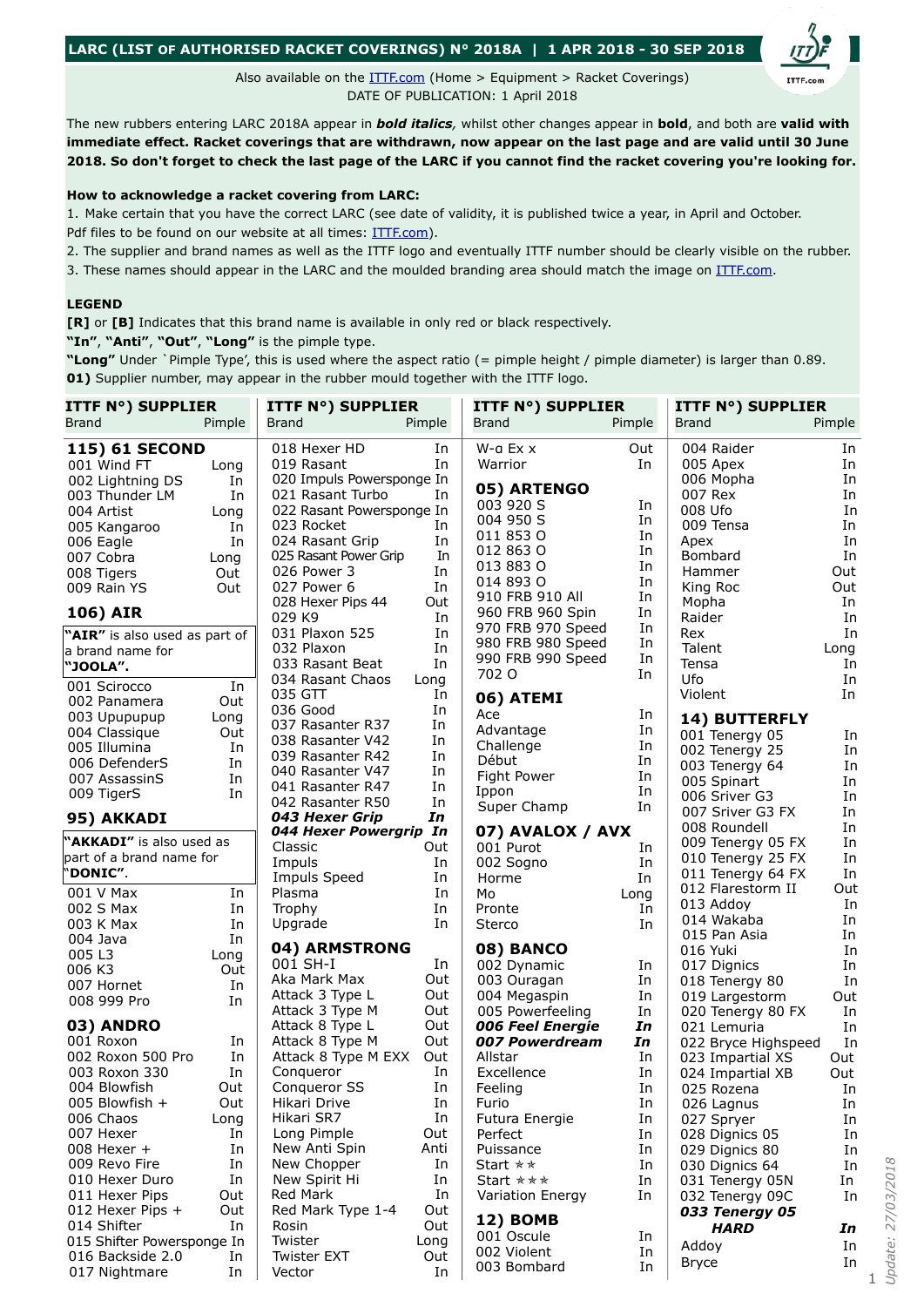| <b>ITTF N°) SUPPLIER</b><br><b>Brand</b>  | Pimple      | <b>ITTF N°) SUPPLIER</b><br>Brand        | Pimple       | <b>ITTF N°) SUPPLIER</b><br><b>Brand</b> | Pimple     | <b>ITTF N°) SUPPLIER</b><br><b>Brand</b><br>Pimple |
|-------------------------------------------|-------------|------------------------------------------|--------------|------------------------------------------|------------|----------------------------------------------------|
| Bryce FX                                  | In          | 017 Pulse Rider                          | In           | 002 Rayhe                                | In         | Sonex JP Gold<br>In                                |
| <b>Bryce Speed</b>                        | In          | 018 Target Ultim                         | In           |                                          |            | Twingo<br>In                                       |
| Bryce Speed FX                            | In          | 019 Target Sound                         | In           | 131) DIANCHI<br>003 Dianchi              | In         | In<br>Vari-Slick                                   |
| Catapult                                  | In          | 020 Target Force                         | In           |                                          |            | Vario<br>In                                        |
| Cermet                                    | In<br>Out   | 021 Target Pro GT                        | In           | 149) DINGO SWISS                         |            | Vario Soft<br>In                                   |
| Challenger Attack<br>Driver               | In $[R]$    | 022 Pilot Fast<br>023 Pilot Sound Power  | In<br>In     | 001 Ding Yi                              | Out        | 22) DONIER                                         |
| Ekrips                                    | In          | 024 Drive Speed                          | In           | 002 Zik Zak                              | Long       | Max<br>In                                          |
| Feint AG                                  | Long        | 025 Drive Spin                           | In           | 21) DONIC                                |            | Max Attack<br>In                                   |
| Feint Long II                             | Long        | 026 Drive Intens                         | In           | 001 Coppa JO Platin                      | In         | In.<br>Versus                                      |
| Feint Long III                            | Long        | 027 Pilot Pulse                          | In           | 002 Vario Gold                           | In         | 23) DOUBLE FISH                                    |
| Feint-Ox                                  | Long        | 028 Start' Up Evo                        | In           | 003 Alligator Def<br>006 Baracuda        | Long<br>In | 001 A One<br>In                                    |
| Feint-Soft<br>Flarestorm                  | Long<br>Out | 18) CRACK                                |              | 008 Baxster LB                           | Out        | 002 FA213<br>In                                    |
| Flextra                                   | In          | 999                                      | In           | 009 Twister LB                           | Out        | 003 FC218<br>In<br>004 FS232<br>In                 |
| Large 44 DX                               | Out         | Master                                   | In           | 010 Vario Big Slam                       | In         | 005 FL233<br>In                                    |
| Magnitude                                 | Long        | SP<br>Twister                            | In<br>In     | 011 Acuda S1                             | In         | 006 8338<br>In                                     |
| Morim                                     | In          |                                          |              | 012 Acuda S2                             | In         | 007 8484<br>In                                     |
| Orthodox-DX,103                           | Out         | 99) CTT                                  |              | 013 Acuda S3<br>014 Coppa X1             | In<br>In   | 008 1615<br>Long                                   |
| Pan Asia<br>Raystorm                      | In<br>Out   | 001 National Pride                       | In           | 015 Coppa X2                             | In         | 009 815<br>In                                      |
| Relop Attack                              | Long        | 002 National Strike<br>003 National Pogo | In<br>Long   | 016 Coppa X3                             | In         | 010 820 A<br>Out<br>011 830<br>In                  |
| Sapphira                                  | In          | 004 National Hero                        | In           | 018 Traction MS                          | In         | 012 Volant<br>In                                   |
| Solcion                                   | In          |                                          |              | 019 Waldner Legend                       | In         | 013 Volant 2<br>In                                 |
| Speedy-P.O.                               | Out         | 19) DARKER                               |              | 022 Alligator Anti                       | Anti       | In<br>014 Volant 3                                 |
| Sriver EL<br>Sriver FX                    | In<br>In    | 001 Turbo 70<br>002 Jayro                | In<br>Long   | 023 Anti Classic<br>024 Acuda S1 Turbo   | Anti<br>In | 015 Athlon 1<br>In                                 |
| Sriver G2                                 | In          | 003 Leone                                | In           | 025 Bluefire M1                          | In         | 016 Athlon 2<br>In                                 |
| Sriver G2 FX                              | In          | 004 Crea                                 | Out          | 026 Bluefire M2                          | In         | In<br>017 Qiji<br>815<br>In                        |
| Sriver L                                  | In          | 005 Anessis                              | In           | 027 Bluefire M3                          | In         | 820A<br>Out                                        |
| Sriver S                                  | In          | 20) DAWEI                                |              | 029 Bluefire JP 01                       | In         | 830<br>In                                          |
| Stayer                                    | In          | 2008                                     | In           | 030 Bluefire JP 03                       | In         | 1615<br>Long                                       |
| Super Anti<br>Tackifire-C                 | Anti<br>In  | 388A                                     | In           | 031 Bluefire KR<br>032 Bluefire M1 Turbo | In<br>In   | 8338<br>In                                         |
| Tackifire-D                               | In          | 388A-4                                   | In           | 033 Bluefire JP 01 Turbo                 | In         | 8484<br>In                                         |
| Tackifire SP                              | In          | 388C-1                                   | Out          | 034 Bluefire JP 02                       | In         | F.A. 213<br>In<br>FC218<br>In                      |
| Tackiness-C                               | In          | 388D<br>388D-1                           | Long         | 035 Spike P1                             | Long       | F.L. 233<br>In                                     |
| Tackiness-C II                            | In          | Inspirit                                 | Long<br>In   | 036 Spike P2                             | Long       | <b>FS232</b><br>In                                 |
| Tackiness-D                               | In          | Saviga                                   | In           | 037 Vario Blast                          | In         | Volant<br>In                                       |
| Wakaba                                    | In          | Saviga V                                 | Long         | 038 Acuda Blue P1<br>039 Acuda Blue P2   | In<br>In   | 24) DOUBLE                                         |
| West Will                                 | Out<br>In   | 118) DER-                                |              | 040 Acuda Blue P3                        | In         | <b>HAPPINESS / DHS</b>                             |
| Yuki                                      |             | <b>MATERIALSPEZIALIST</b>                |              | 041 Desto F1 Plus                        | In         | 001 Hurricane<br>In                                |
| 179) CARLTON                              |             | 001 Nightmare                            | Anti         | 042 Traction III                         | In         | 002 Hurricane II<br>In                             |
| 001 Vapour Trail R1                       | In          | 002 Beast                                | Anti         | 043 Blues T1<br>045 Acuda Blue P1        | In         | 003 Skyline<br>In<br>004 PF4                       |
| 002 Kinesis Xelerate                      |             | 003 Undertaker                           | Long         | Turbo                                    | In         | In<br>005 Skyline II<br>In                         |
| Κ1                                        | In          | 004 L.S.D. Long Super                    |              | 046 Bluefire Big Slam                    | In         | 006 Skyline III<br>In                              |
| <b>15) CARREFOUR</b>                      |             | Defence<br>005 Spinparasite              | Long<br>Anti | 047 Desto F4                             | In<br>In   | 009 Memo II<br>In                                  |
| Top Life                                  | In          | 006 B.A.D. Best                          |              | 048 Slice 40/CD<br>049 Bluestorm Z1      | In         | In<br>010 Memo III                                 |
|                                           |             | Anti Defence                             | Anti         | 050 Bluestorm Z2                         | In         | 011 TNT<br>In                                      |
| 16) CHAMPION                              |             | 007 Predator                             | Long         | 051 Bluestorm Z3                         | In         | 012 TNT II<br>In<br>013 6512<br>In                 |
| "CHAMPION" is used as                     |             | 008 Superwall                            | Long         | 052 Bluestorm Z1 Turbo                   | In         | 014 PF4-1<br>In                                    |
| part of a brand name for<br>"SCHILDKRÖT". |             | 009 Hardcore<br>010 Burnout              | In<br>Out    | <b>053 Bluestorm</b><br><b>Big Slam</b>  | In         | 015 G555<br>In                                     |
|                                           |             | 011 Tenacious Violence In                |              | ★                                        | In         | In<br>016 G666                                     |
| 001 V 7<br>002 V 5                        | In<br>In    | 012 Breakout                             | Out          | **                                       | In         | 017 G777<br>In                                     |
| Hexa                                      | In          | 013 Transformer                          | Anti         | ***                                      | In         | 018 G888<br>In<br>In<br>019 TNT III                |
| Khan                                      | In          | 014 Master-Anti                          | Anti         | Akkadi L2                                | Long       | In<br>020 Magician                                 |
| <b>168) CHANGWONJANG</b>                  |             | 015 Killing Defender                     | In           | Akkadi Taichi<br>Alpha-Slick             | In<br>In   | 021 Magician II<br>In                              |
| 001 AceII                                 | In          | 016 Hellcat                              | Out          | Baxster                                  | Out        | 022 Magician III<br>In                             |
|                                           |             | 017 Rebellion                            | Long         | Coppa                                    | In         | 023 Dipper<br>In                                   |
| 17) CORNILLEAU                            |             | 018 Diabolic<br>019 Shockwave            | Anti<br>Out  | Coppa JO Gold                            | In         | In<br>024 Dipper II                                |
| 001 $*$<br>002 **                         | In<br>In    | 020 Elimination Extra                    |              | Coppa JO Silver                          | In         | In<br>025 Dipper III<br>026 C7<br>Out              |
| 003 * * *                                 | In          | Long                                     | Long         | Coppa Tagora<br>Coppa Tenero             | In         | 027 C8<br>Long                                     |
| 004 ****                                  | In          | 021 Mega-Block                           | Anti         | Desto F1                                 | In<br>In   | 028 Cloud & Fog II<br>Long                         |
| 005 *****                                 | In          | 022 Anti Speed                           | Anti         | Desto F2                                 | In         | 029 Cloud & Fog III<br>Long                        |
| $006$ ******                              | In          | 023 Turtle Twister                       | In           | Desto F3                                 | In         | 030 651<br>Out                                     |
| 007 Performa 1<br>008 Performa 2          | In<br>In    | 024 Outkill                              | Out          | Duo                                      | In         | 031 652<br>Out<br>032 874<br>Out                   |
| 009 Pilot Advance                         | In          | 025 Kamikaze                             | Long         | Easy-Slick                               | In         | Out<br>033 Dragonow                                |
| 010 Pilot Power                           | In          | 026 Reflection                           | Anti         | Liga<br>Piranja FD TEC                   | In<br>Long | 034 Sharping<br>Out                                |
| 013 Drive Style                           | In          | 027 Firestorm<br>028 Power Pipes         | Out<br>Out   | Quattro                                  | In         | 035 Nittaku Hurricane II In                        |
| 014 Drive Control                         | In          |                                          |              | Quattro A'Conda                          | In         | 036 Nittaku Hurricane III In                       |
| 015 Start Up'<br>016 Pulse Racer          | In<br>In    | 164) DERWIND                             |              | Slice 40                                 | In         | 037 Nittaku<br>Hurricane Pro II<br>In              |
|                                           |             | 001 Stolz                                | In           | Solo                                     | In         |                                                    |

N<br>Update: 29/03/2018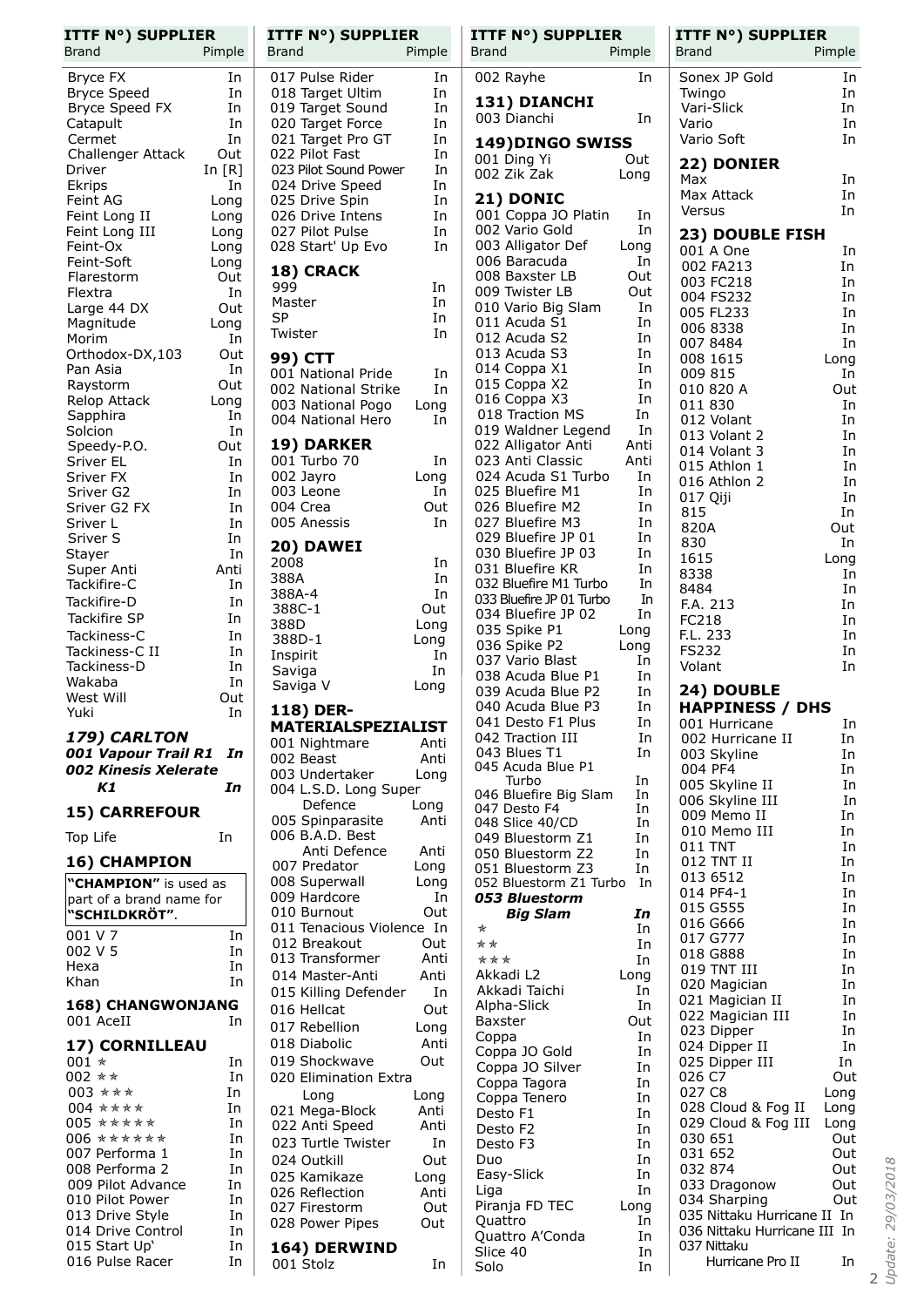| <b>Brand</b>                                                                                                                                                                                                                                                                                                                                                                                                                                     | <b>ITTF N°) SUPPLIER</b>                                                                              |                                                                                                                                                                                                                   |
|--------------------------------------------------------------------------------------------------------------------------------------------------------------------------------------------------------------------------------------------------------------------------------------------------------------------------------------------------------------------------------------------------------------------------------------------------|-------------------------------------------------------------------------------------------------------|-------------------------------------------------------------------------------------------------------------------------------------------------------------------------------------------------------------------|
| 038 Nittaku                                                                                                                                                                                                                                                                                                                                                                                                                                      |                                                                                                       | Pimple                                                                                                                                                                                                            |
| 044 Nittaku C7<br>045 Tin Arc<br>046 Tin Arc II<br>047 Tin Arc III<br>048 Gold Arc<br>049 Gold Arc II<br>050 Gold Arc III<br>051 Tin Arc 5<br>053 Cloud & Fog<br>054 Hurricane 8<br>055 Hurricane 9<br>056 Gold Arc 5<br>057 Gold Arc 8<br>108 Hurricane III<br>Hurricane II<br>Hurricane III<br>Skyline II<br>Skyline III<br>No. 3080                                                                                                           | Hurricane Pro III<br>043 Sharping Nittaku<br>052 Nittaku Tin Arc 5<br><b>25) DOUBLE POWER</b>         | In<br>Out<br>Out<br>In<br>In<br>In<br>In<br>In<br>In<br>In<br>In<br>Long<br>In<br>In<br>In<br>In<br>In<br>In<br>In<br>In<br>In<br>In                                                                              |
|                                                                                                                                                                                                                                                                                                                                                                                                                                                  | <b>26) DR NEUBAUER</b>                                                                                |                                                                                                                                                                                                                   |
| 002 Goliath<br>005 Gorilla<br>006 Grizzly<br>007 Anti Special<br>008 A - B - S<br>009 Fighter<br>010 Inferno Classic<br>011 Desperado<br>012 Terminator<br>014 Killer<br>015 Number 1<br>016 Viper<br>017 Buffalo<br>018 Power Attack<br>019 Viper Soft<br>020 Aggressor<br>021 Bison<br>022 Gangster<br>023 K.O.<br>024 Django<br>025 Rhino<br>026 Nugget<br>027 Desperado 2<br>028 Tarantula<br>029 K.O. Pro<br>030 Pistol 2<br>031 Domination | 001 Special Defence<br>003 Monster Classic<br>004 Boomerang Classic Long<br>013 Allround Premium Long | In<br>In<br>Long<br>Anti<br>Anti<br>Anti<br>Anti<br>Long<br>Long<br>Long<br>Out<br>Out<br>Long<br>Long<br>Antı<br>Anti<br>Long<br>Out<br>Anti<br>Long<br>Out<br>Anti<br>Anti<br>Out<br>Long<br>Anti<br>Out<br>Out |
|                                                                                                                                                                                                                                                                                                                                                                                                                                                  | <b>Speed Soft</b>                                                                                     | In                                                                                                                                                                                                                |
| Diamant<br>Domination<br>Leopard<br>Pistol<br>Tornado Ultra                                                                                                                                                                                                                                                                                                                                                                                      | 032 Trouble Maker Long                                                                                | Out<br>In<br>Out<br>Out<br>Out                                                                                                                                                                                    |
| <b>107) DUNLOP</b>                                                                                                                                                                                                                                                                                                                                                                                                                               |                                                                                                       |                                                                                                                                                                                                                   |
| 080 Evolution Max                                                                                                                                                                                                                                                                                                                                                                                                                                | 090 Revolution Max<br>100 Revolution Max II                                                           | In<br>In<br>In                                                                                                                                                                                                    |
| 156) EAKENT<br>001 Eiwaz                                                                                                                                                                                                                                                                                                                                                                                                                         |                                                                                                       | In                                                                                                                                                                                                                |
| 003 Rad                                                                                                                                                                                                                                                                                                                                                                                                                                          | <b>152) EASTFIELD</b>                                                                                 | In                                                                                                                                                                                                                |
| 001 A-Soft<br>002 A-Pro                                                                                                                                                                                                                                                                                                                                                                                                                          |                                                                                                       | In<br>In                                                                                                                                                                                                          |
| <b>143) EFFORTER</b>                                                                                                                                                                                                                                                                                                                                                                                                                             |                                                                                                       |                                                                                                                                                                                                                   |
| 007 Diadem<br>008 Number 8                                                                                                                                                                                                                                                                                                                                                                                                                       |                                                                                                       | Anti<br>In                                                                                                                                                                                                        |

| <b>ITTF N°) SUPPLIER</b><br><b>Brand</b>              |            |
|-------------------------------------------------------|------------|
| Pimple<br>011 Tank Half Long                          | Out        |
| 012 Torpedo                                           | Out        |
| 013 Hunter                                            | Out        |
| 014 Jewel<br>Long<br>015 Melody<br>Long               |            |
| 139) FÖERSTER                                         |            |
| 001 H-OF <sup>2</sup>                                 | In         |
| 002 OFF4JET                                           | In         |
| 003 ***                                               | In         |
| <b>27) FRIENDSHIP</b>                                 |            |
| "FRIENDSHIP" is also used                             |            |
| as part of a brand name for<br>"KOKUTAKU", "WINNING". |            |
| 001 R.I.T.C. 729 - 5                                  | In         |
| 002 R.I.T.C. 755 - 2 Long                             |            |
| 004 R.I.T.C. 729 - 08<br>005 729 105                  | In<br>Out  |
| 006 729 Battle                                        | In         |
| 007 729 Battle II<br>008 729 Origin                   | In         |
| 009 729 Aurora                                        | In<br>In   |
| 010 Presto Speed                                      | In         |
| 011 Presto Spin                                       | In         |
| 012 Bloom Power<br>013 Bloom Spin                     | In<br>In   |
| 729 Focus                                             | In         |
| 729 Focus II                                          | In         |
| 729 Focus III<br>729 High Point                       | In<br>In   |
| R.I.T.C. 563                                          | Out        |
| R.I.T.C. 563-1<br>R.I.T.C. 729                        | Out        |
|                                                       | In<br>In   |
| R.I.T.C. 729-2                                        | In         |
| R.I.T.C. 729-3<br>R.I.T.C. 729-40H                    | In         |
| R.I.T.C. 729-40S<br>R.I.T.C. 729 Cream                | In<br>In   |
| R.I.T.C. 729 Dr. Evil                                 | Out        |
| R.I.T.C. 729 Faster<br>R.I.T.C. 729 GeoSpin           | In         |
| R.I.T.C. 729 GeoSpin Tacky In                         | In         |
| R.I.T.C. 729 Higher<br>R.I.T.C. 729 SP                | In         |
|                                                       | In         |
| R.I.T.C. 729 SST<br>Long                              | In         |
| R.I.T.C. 755<br>R.I.T.C. 799                          | Out        |
| R.I.T.C. 802                                          | Out        |
| R.I.T.C. 802-1<br>R.I.T.C. 802-40                     | Out<br>Out |
| R.I.T.C. 804                                          | Anti       |
| R.I.T.C. 837<br>Long                                  |            |
| R.I.T.C. 2000 Tack-Speed<br>Sky-Wing                  | In<br>In   |
| Super 729 FX                                          | In         |
| <b>Top Point</b>                                      | In         |
| <b>167) G.YAP</b><br>001 Vulpe                        |            |
| Long<br>002 Thunder                                   | In         |
| 003 Cyclone                                           | In         |
| 004 Energy                                            | In         |
| 005 Storm                                             | In         |
| 28) GAMBLER<br>001 Wraith                             |            |
| 002 Shadow                                            | In<br>In   |
| 003 Reflectoid                                        | In         |
| 004 Sevens                                            | In         |
| 005 Big Gun<br>006 Burst                              | In<br>In   |
| 007 Zero High Gravity                                 | In         |
| 008 GXS                                               | Out        |
| 009 GXM<br>010 GXL<br>Long                            | Out        |
| 011 X3 Diamond<br>012 Vintage                         | In         |
|                                                       | Out        |
| 013 Nine Ultra Tack<br>014 Mech-Tek Predator In       | In         |
| 015 Volt-M                                            | In         |

| ITTF N°) SUPPLIER                       |            | <b>ITTF N°) SUPPLIER</b>                |            |
|-----------------------------------------|------------|-----------------------------------------|------------|
| Brand                                   | Pimple     | <b>Brand</b>                            | Pimple     |
| 016 Volt-T                              | In         | 001 Mo Wang                             | Long       |
| 4 Kings                                 | In         | 002 Mo Wang II                          | Long       |
| Aces                                    | In         | 003 888 II                              | Out        |
| Outlaw                                  | In         | 004 Do                                  | In         |
| 150) GDS                                |            | 888<br>889                              | Out<br>Out |
| 001 Devastator                          | In         | 889-2                                   | Out        |
| 002 Firework                            | In         | 979                                     | Long       |
| <b>29) GEWO</b>                         |            | 999                                     | In         |
| 003 Reflexx                             | In         | 999T                                    | In         |
| 004 Thunderball <sup>2</sup>            | In         | Awala                                   | In         |
| 005 Return                              | In         | Ligin<br>Magicwand                      | In<br>In   |
| 006 Flexxon<br>007 Nanoflex             | In         | Prize                                   | In         |
| 008 Return Pro                          | In<br>In   | Taiphoon Gold                           | In         |
| 009 Hype EL                             | In         | Tropy                                   | In         |
| 010 Proton Neo                          | In         | 86) GUO AO                              |            |
| 011 Hype XT Pro                         | In         | 001 718                                 | In         |
| 012 Hype KR Pro                         |            |                                         |            |
| (Yoo Nam Kyu)<br>015 Raver              | In<br>In   | 34) GUOQIU                              | In         |
| 016 CS Powerspeed                       | In         | 001 Gong Fu<br>AB                       | In         |
| 017 CS Powerspin                        | In         | FF                                      | In         |
| 018 Neoflexx                            | In         | HB                                      | In         |
| 019 Nexxus Pro                          | In         | ΜG                                      | Long       |
| 020 Nexxus XT Pro                       | In         | 90) HAIFU                               |            |
| Mega Flex Control                       | In         | 001 Whale                               | In         |
| Nano                                    | In         | 002 Shark                               | In         |
| Target airTEC                           | In         | 003 Penguin                             | Out        |
| 30) GIANT DRAGON                        |            | 004 Dolphin                             | Out        |
| 001 Taichi                              | In         | 005 Whale III                           | In         |
| 002 Karate                              | In         | 006 Shark III<br>007 Pirates 07         | In<br>In   |
| 003 Meteorite                           | Long       | 008 Pirates 08                          | In         |
| 004 Giant Long<br>005 Allround          | Long<br>In | 009 Octopus                             | Long       |
| 006 Guard                               | Anti       | 010 O. Orca                             | In         |
| 007 Submarine                           | In         | 011 Otariidae                           | In         |
| 008 Topenergy                           | In         | 145) HAITIAN                            |            |
| 009 Superspin G3                        | In         | 001 Hippocampus Speed                   | In         |
| 010 Superspin G4                        | In<br>In   | 35) HALLMARK                            |            |
| 011 Superveloce V12<br>012 Dragon Talon | Long       | 002 Podium                              | In         |
| 013 Snowflake                           | Long       | 004 Pheonix                             | Long       |
| 014 Cropcircles                         | Long       | 005 Friction Special 2                  | Long       |
| 015 Blast                               | Out        | 006 Green Power                         | In         |
| 016 612                                 | Out        | Frustration                             | Long       |
| 017 Attack Long<br>018 Commander        | Long<br>In | Half Long<br>Magic Pips                 | Out<br>Out |
| 019 Storm                               | In         | Mirage                                  | Anti       |
| 020 Future                              | In         | Panther                                 | Out        |
| 021 Soft Anti                           | In         | Power Spin                              | In         |
| 022 Peril Anti                          | In         | 104) HUARUITE                           |            |
| 807                                     | In         | 001 Wujilong                            | In         |
| 8086<br>8087                            | In<br>In   |                                         |            |
| 8088                                    | In         | 36) IMPERIAL<br>001 Factor              | In         |
| 8228 A                                  | Out        | 002 Spinbreaker                         | Long       |
| 8228 B                                  | In         | 003 Attack In                           |            |
| Extspeed                                | In         | China                                   | In         |
| Maxspin                                 | In<br>In   | Crash                                   | In         |
| Superspeed<br>Superspin                 | In         | Cyber Tacky                             | In         |
| Superspin G2                            | In         | Force                                   | In         |
|                                         |            | Rubber 11 20 one<br>Rubber 45 20 one    | In<br>In   |
| 31) GKI                                 |            | Super Strike                            | In         |
| 001 Nano Sting<br>002 Euro Chelonz      | Long<br>In | Swift                                   | In         |
| 004 ChelonZ HybridZ                     | In         | <b>147) INZONE</b>                      |            |
| 005 HybridZ GX                          | In         | 001 Evolve                              | In         |
| 006 Hybridz Power                       | In         | 004 Spin                                | In         |
| Euro Jumbo                              | In         | 005 Zett                                | In         |
| Euro Spintec<br>Euro XX                 | In<br>In   | 006 Accel                               | In         |
|                                         |            | 157) ITC                                |            |
| 32) GLOBE                               |            | 001 Powercell RS                        | In         |
| "GLOBE" is also used                    |            | 002 Powercell MP                        | In         |
| as part of a brand name                 |            | 003 Spyder                              | In         |
| for "XUSHAOFA".                         |            | 005 Powercell P5<br>006 Powercell Ultra | In<br>In   |
|                                         |            |                                         |            |

Update: 28/03/2018 *Update: 28/03/2018*

3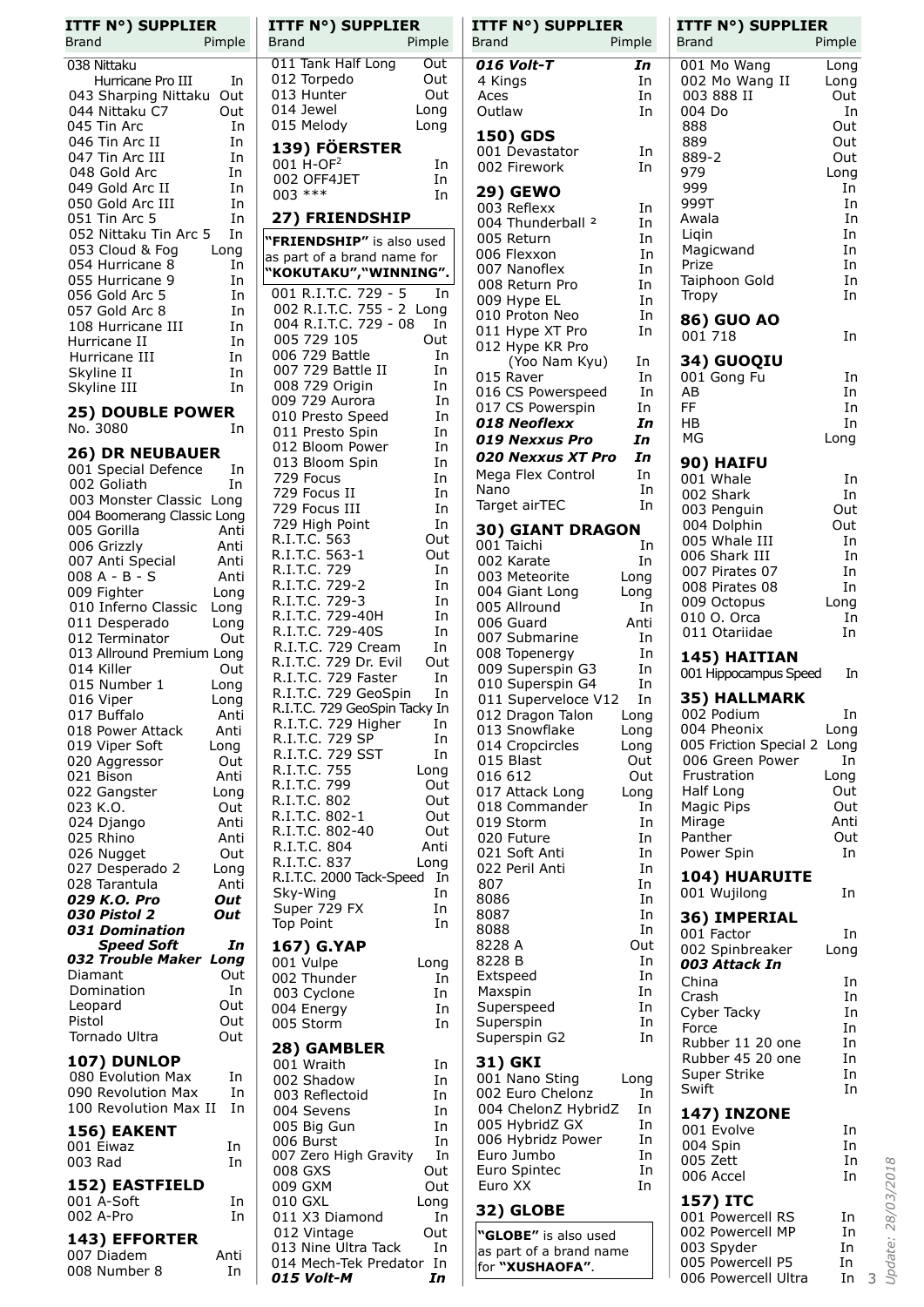| <b>ITTF N°) SUPPLIER</b><br>Brand     | Pimple       | <b>ITTF N°) SUPPLIER</b><br>Brand     | Pimple               | <b>ITTF N°) SUPPLIER</b><br>Brand          | Pimple       | <b>ITTF N°) SUPPLIER</b><br>Brand             | Pimple     |
|---------------------------------------|--------------|---------------------------------------|----------------------|--------------------------------------------|--------------|-----------------------------------------------|------------|
| 38) JAPTEC                            |              | <b>185) KANSA</b>                     |                      | 48) METEOR                                 |              | 001 Moristo RS                                | In         |
| Balance                               | In           | 001 Kuang                             | In                   | 575                                        | Long         | 002 Renanos Bright                            | In         |
| $DL - 01$                             | Long         |                                       |                      | $71 - 1$                                   | Long         | 003 Specialist Hibiki                         | Out        |
| Experience                            | In           | 43) KILLERSPIN<br>002 Fortissimo      | In                   | $71 - 2$                                   | Out          | 004 Narucross 44                              | Out        |
| Performance                           | In           | Nitrx-4Z                              | In                   | 813                                        | In           | 005 Annsort                                   | In         |
| Precision                             | In           |                                       |                      | 835                                        | In           | 006 Hammond FA Speed Out<br>007 Hammond Pro B | In         |
| 40) JOOLA                             |              | 44) KINSON                            |                      | 845<br>8512                                | Long<br>Long | 009 Renanos Hold                              | In         |
| 001 Express                           | In           | Perfect                               | In<br>In             | 9012                                       | Long         | 011 Narucross GS                              | In         |
| 002 Shark                             | Long         | Super Spin                            |                      |                                            |              | 012 Learner                                   | In         |
| 003 Orca                              | Long<br>Anti | <b>45) KOKUTAKU</b>                   |                      | 49) MILKY WAY                              | In           | 013 Wallest                                   | Long       |
| 004 Amy<br>006 Express Ultra          | Out          | BLütenkirsche 868                     | In                   | 001 Apollo<br>002 Sun                      | In           | 015 Fastarc G-1                               | In         |
| 007 Phénix                            | In           | BLütenkirsche 868 Tokyo In<br>Clitter | Out                  | 003 Moon                                   | In           | 016 Fastarc S-1<br>017 Galze                  | In<br>In   |
| 008 X-Plode                           | In           | Friendship 729 Super                  | In                   | 004 Moon Speed                             | In           | 018 Royallarge                                | Out        |
| 010 Turbo                             | In           | Spec-V                                | In                   | 007 Big Dipper                             | In           | 019 Retora                                    | In         |
| $011$ Samba +                         | In           | Spindle                               | In                   | 010 Qing                                   | Long         | 020 Flyatt                                    | In         |
| 013 Rhyzm<br>014 UPP                  | In<br>In     | Synchron                              | In                   | 011 Uranus Poly                            | Out          | 021 Pimple Slide                              | Out        |
| 015 Maxxx                             | In           | Tuple 007                             | In                   | 023 MaxTense Earth<br>025 MaxTense Jupiter | In<br>In     | 022 Revspin                                   | In         |
| 016 Novic                             | In           | Tuple 007 Taiwan<br>Tuple 110         | In<br>Out            | 955                                        | Long         | 023 Jewellarge<br>024 P 12                    | Out<br>In  |
| 017 Maxxx-P                           | In           | Tuple 119                             | Out                  | 9000                                       | In           | 025 Fastarc C-1                               | In         |
| 018 Rhyzm-P                           | In           | Tuple 911                             | Long                 | Mars                                       | In           | 026 Zalt                                      | In         |
| 019 Infinity                          | In           |                                       |                      | Mercury                                    | In           | 027 Alhelg                                    | In         |
| 020 GX75                              | In           | <b>110) KTL</b>                       |                      | Neptune                                    | Long         | 028 Flyatt Spin                               | In         |
| 021 4 All<br>022 4 You                | In<br>In     | 001 Black Power<br>002 Red Diamond    | In $[B]$<br>In $[R]$ | Pluto<br>Saturn                            | Out<br>In    | 029 Lonfrict                                  | Long       |
| 023 Zack                              | In           | 003 Stranger                          | Long                 | Venus                                      | In           | 030 Beautry                                   | Out<br>In  |
| 024 Rhyzm-tech                        | In           | 004 Golden Star                       | In                   |                                            |              | 031 Jammin<br>032 Do Knuckle                  | Out        |
| 025 Samba 19                          | In           | 005 Magic Power                       | Out                  | 50) MIZUNO                                 |              | 033 Fastarc P-1                               | In         |
| 026 Samba 27                          | In           | 006 Pro XP                            | In                   | 005 Booster HP<br>006 Opti                 | Out<br>In    | 034 Super Do Knuckle Out                      |            |
| 027 Samba Tech                        | In           | 007 Pro XT                            | In                   | 007 Rookie                                 | In           | 035 Factive                                   | In         |
| 028 CWX<br>029 Golden Tango           | Long<br>In   | 008 Panther<br>009 Falcon             | In<br>In             | 008 GF T48                                 | In           | 036 Hammondpower                              | In         |
| 030 Rhyzer 43                         | In           | 010 Rapid Speed                       | In                   | 009 GF T45                                 | In           | 037 Hayate 44                                 | Out        |
| 031 Axxess                            | In           | 011 Rapid Sound                       | In                   | 010 GF T40                                 | In           | 038 DO Knuckle 44                             | Out        |
| 032 Rhyzer 48                         | In           | 012 Rapid Soft                        | In                   | 011 TH-0.35                                | In           | 039 Moristo SP AX                             | Out        |
| 033 Golden Tango PS In                |              | 013 Recoil                            | In                   | 012 GF Pro<br>013 Q3                       | In<br>In     | 040 RuuKing                                   | In         |
| 034 Rhyzer Pro 50                     | In           | 014 Rapid Power<br>015 Blue Ocean     | In<br>In             | 014 Q4                                     | In           | 041 Goriki Counter<br>042 Goriki Kaisoku      | In<br>In   |
| Anti Topspin Toni Hold Anti<br>Badman | Long         | 017 Torrent                           | In                   | 015 GF R                                   | In           | Arufeel                                       | In         |
| Compass                               | In           |                                       |                      | 016 Q5                                     | In           | Best Anti                                     | Anti       |
| Energy                                | In           | 140) L.D.T.T                          |                      | 017 Volmax 3000                            | In           | Express                                       | Out        |
| Energy X-tra                          | In           | 001 EA777                             | In                   | 018 Volmax 2000<br>Booster EV              | In<br>Out    | Hammond                                       | In         |
| Fiesta                                | In           | <b>46) LION</b>                       |                      | Booster SA                                 | Out          | Hammond FA                                    | Out        |
| Mambo<br>Mambo H                      | In<br>In     | 001 Roar                              | In                   | Polaris                                    | Out          | Hammond Pro a                                 | In         |
| Octopus                               | Long         | 002 Claw<br>003 Star                  | Long<br>In           | Unison                                     | In           | Japan Original                                | In         |
| Peking                                | In           | 004 2 Stars                           | In                   | 142) MYESTRO <sup>o</sup>                  |              | Magic Carbon<br>Micro                         | In<br>In   |
| Samba                                 | In           | 005 3 Stars                           | In                   | 001 m500                                   | In           | Moristo 2000                                  | In         |
| Smart                                 | In           | 006 Super 3                           | In                   | 002 m300                                   | In           | Moristo 44                                    | Out        |
| Smash                                 | In           | 007 5 Stars                           | In                   | 91) NEOTTEC                                |              | Moristo DF                                    | In         |
| Tango Extrem<br>Tango Ultra           | In<br>Out    | 008 Aggressor                         | In                   | 001 Hinomi                                 | In           | Moristo LP                                    | Long       |
| Teacher                               | In           | 009 Allrounder<br>010 Elite Control   | In<br>In             | 002 Iken                                   | In           | Moristo LP One                                | Long       |
| Thema                                 | In           | 011 Rebirth                           | Out                  | 003 Katana                                 | In           | Moristo SP<br>Narucross EX                    | Out<br>In  |
| Topspin                               | In           | 012 Radiant                           | In                   | 004 Tokkan                                 | Long         | <b>Nodias</b>                                 | In         |
| Tramp                                 | In           | 013 Firearms                          | Out                  | 005 Maxima                                 | In           | Pimplemini                                    | Out        |
| <b>41) JUIC</b>                       |              | 014 Mantlet                           | Anti                 | 006 Enkei                                  | In           | Pimplemini One                                | Out        |
| 004 Nanospin                          | In           | 015 Trapper                           | Long                 | <b>94) NEXY</b>                            |              | Refoma                                        | In         |
| 005 Patisuma III                      | Out          | International<br>Scirocco             | In<br>In             | 001 Demian                                 | In           | Renanos<br>Screw                              | In<br>Long |
| 006 Nano Spin II                      | In           | SS 800                                | In                   | 002 Kairos<br>003 Chaos                    | Out<br>Long  | Screw One                                     | Long       |
| $007T+$<br>010 Gekitetsu              | In<br>In     | Typhoon                               | In                   | 004 Elpis                                  | In           | Specialist Chikara                            | Out        |
| 011 Patisuma V                        | Out          | XA 900                                | In                   | 005 Karis                                  | In           | Specialist One                                | Out        |
| 999                                   | In           | <b>47) LKT</b>                        |                      | 53) NIMATSU                                |              | Specialist Soft                               | Out        |
| 999 Élite                             | In           | 001 Rapid Speed                       | In                   | 002 Zerberus                               | Long         | Specialist Soft HS                            | Out<br>Out |
| Dany V                                | In           | 002 Rapid Power                       | In                   | Hurricane                                  | In           | Super Large                                   |            |
| DrivaSmash                            | In           | 003 Rapid Sound                       | In                   | Pegasus                                    | In           | <b>148) NOZOMI</b>                            |            |
| Driva Smash Ultima                    | In           | 004 Rapid Soft                        | In                   | Scorpion                                   | In           | 001 Kateru                                    | In         |
| Leggy R<br>Masterspin                 | Long<br>Out  | Recoil                                | In                   | Spinfighter $\star \star \star$            | In           | 002 Kateru JP<br>003 Kateru world             | In         |
| Neo Anti                              | Anti         | <b>158) LOKI</b>                      |                      | XX5                                        | In           | <b>Stage</b>                                  | In         |
| Offense                               | Out          | 002 GTX                               | In                   | 54) NITTAKU                                |              |                                               |            |
| Patisuma                              | Out          | 003 TIII Paragon                      | In                   | "NITTAKU" is also                          |              | 55) PALIO                                     |            |
| Patisuma II                           | Out          | 004 N80                               | In                   | used as part of some                       |              | 001 Macro ERA<br>002 Conqueror                | In<br>In   |
| Scramble<br>SpinSpiel                 | In<br>In     | 180) METAL TT                         |                      | brand names for "DOUBLE                    |              | 003 Flying Dragon                             | Out        |
|                                       |              | 001 Death                             | Long                 | HAPPINESS/DHS".                            |              | 004 Power Dragon                              | Out $_4$   |
|                                       |              |                                       |                      |                                            |              |                                               |            |

Update: 27/03/2018 *Update: 27/03/2018*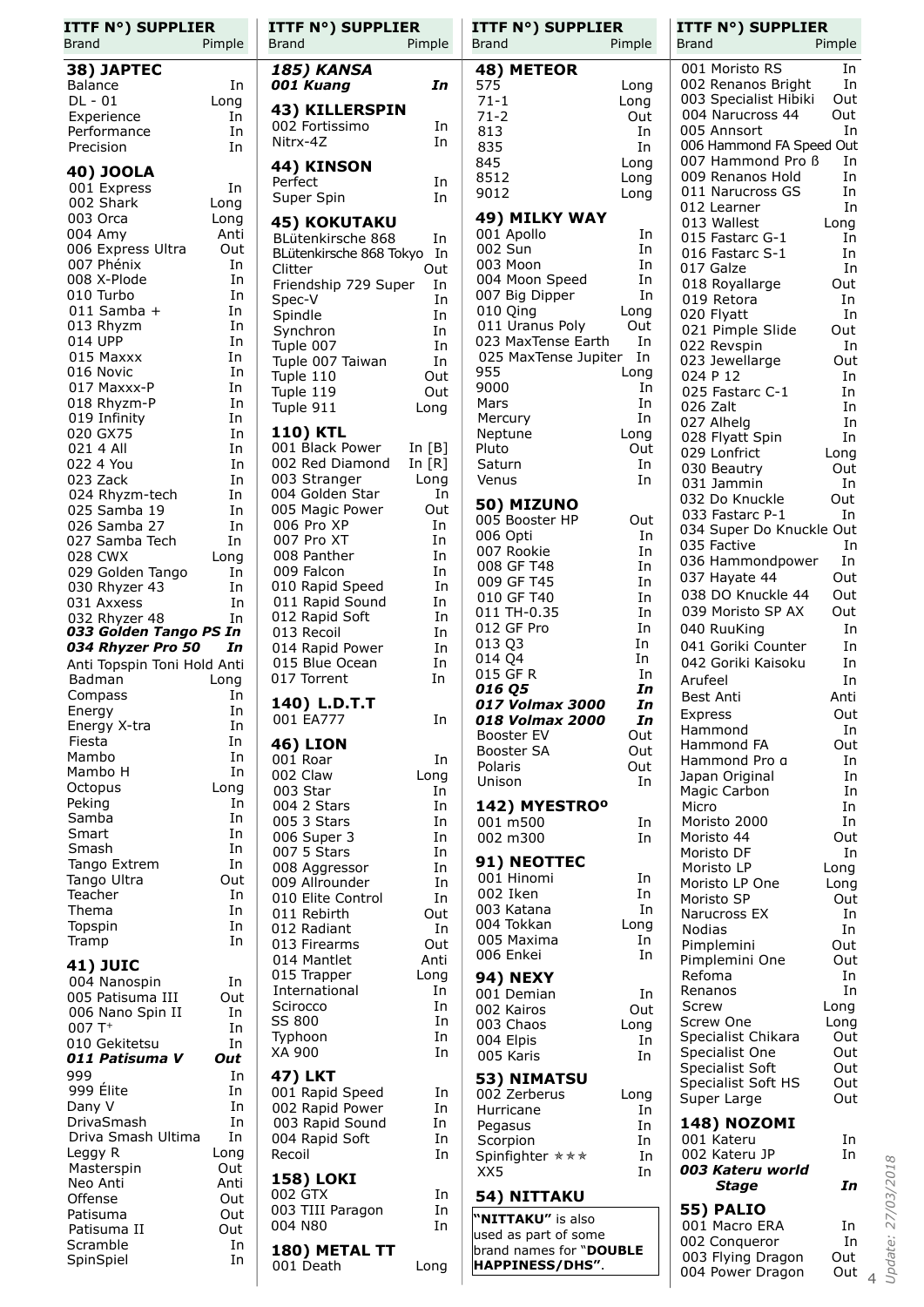| <b>ITTF N°) SUPPLIER</b><br><b>Brand</b> | Pimple     |
|------------------------------------------|------------|
|                                          |            |
| 005 Thor's                               | In         |
| 006 Blit'z                               | In         |
| 007 The Way                              | In         |
| 008 Aeolus                               | In         |
| AK47                                     | In         |
| Amigo                                    | In         |
| CJ8000<br><b>CK531A</b>                  | In         |
| Drunken Dragon                           | Long<br>In |
| <b>Emperor Dragon</b>                    | In         |
| Hadou                                    | In         |
| Hidden Dragon                            | In         |
| HK1997                                   | In         |
| Macro                                    | In         |
| Macro Pro                                | In         |
| Wildish Dragon                           | In         |
| WP1013                                   | Out        |
| 56) PEACE                                |            |
| "PEACE" is also used                     |            |
| as part of a brand name                  |            |
| for "GAMBLER".                           |            |
| Nova                                     | In         |
|                                          |            |
| 170) PERIODMAKING                        |            |
| 001 Firedrake                            | In         |
| 004 Zebra                                | Long       |
| 163) PIMPLEPARK                          |            |
| 001 Wobbler                              | Long       |
| 002 Cluster                              | Long       |
| 003 Epos                                 | In         |
| 175) PINGBO                              |            |
| 002 Max Bounce                           | In         |
| 003 Top Lop I                            | In         |
|                                          |            |
| 58) PRASIDHA                             |            |
| 001 Apple<br>002 Titan                   | In<br>In   |
|                                          |            |
| 003 Long 1615<br>004 Master              | Long<br>In |
| 820                                      | Out        |
| 830                                      | In         |
| Action                                   | Out        |
| Frankfurt                                | In         |
| Hamburg                                  | In         |
| Long-A                                   | Long       |
| Osaka                                    | In         |
| Speed - F                                | Out        |
| Tokyo                                    | In         |
| Twister 8338                             | In         |
| 181) PROIDEAL                            |            |
| 001 Magician I                           | Long       |
| 002 Magician II                          | Long       |
|                                          |            |
| <b>60) REACTOR</b><br>001 Mirage         |            |
| 002 Rafale                               | Out<br>Out |
| 003 Pioneer                              | Out        |
| 005 Corbor                               | In         |
| 006 Tornado                              | In         |
| 007 Ckylin                               | In         |
| 008 Thunder                              | In         |
| Corbor                                   | In         |
| <b>154) RED AND BLACK</b>                |            |
| 001 X35                                  | In         |
|                                          |            |
| <b>61) RUCANOR</b>                       |            |
| 001 Competition                          | In         |
| Mogi Ura                                 | In         |
| Orient<br>TTB-150                        | In<br>In   |
|                                          |            |
| 87) SAN - EI                             |            |
| 001 Taipan                               | In         |
| 62) SANWEI                               |            |
| 001 Target                               | In         |
| 002 Rings Link                           | In         |
| 003 Gears                                | In         |
| 005 Ghost                                | Out        |

| <b>ITTF N°) SUPPLIER</b><br>Brand                | Pimple       |
|--------------------------------------------------|--------------|
| 006 Code                                         | Long         |
| 007 T88 Taiji                                    | In           |
| 008 T88                                          | In           |
| 009 T88 - I<br>010 T88 - II                      | In<br>In     |
| 011 T88 - III                                    | In           |
| 011 155<br>015 Target Pro 40+                    | In           |
| 016 Pistol Racket                                | In           |
| 130)SAUER&TRÖGER<br>001 Hellfire                 |              |
| 002 Secret Flow                                  | Long<br>In   |
| 003 Easy P                                       | Long         |
| 004 Hass                                         | Out          |
| 005 Zargus<br>006 Hipster                        | Out<br>Out   |
| 007 Schmerz                                      | Long         |
| <b>008 Super Stop</b>                            | Anti         |
| 113) SAVIGA                                      |              |
| "SAVIGA" is also used<br>as part of a brand name |              |
| for "DAWEI".                                     |              |
| 001 Turbo                                        | In           |
| 002 Fantasy<br>003 27                            | Long<br>Long |
| 004 Se7en Swing Sync                             | Out          |
| 005 Monster 77                                   | Long         |
| 006 Superspeed 777                               | In           |
| 63) SCHILDKRÖT                                   |              |
| Avantgarde ***<br>Champion *****                 | In<br>In     |
| Elite                                            | In           |
| Energy                                           | In           |
| Jade<br>Prestige                                 | In<br>In     |
| Spinmax                                          | In           |
| 133) SKITT                                       |              |
| 001 Aconda                                       | In           |
| 002 Uno<br>003 Aconda Power                      | In<br>In     |
| 166) SOULSPIN                                    |              |
| 001 Project Sixteen                              | In           |
| 002 Project Sixteen ST                           | In           |
| 108) SPINLORD                                    |              |
| 001 Marder<br>002 Tiger                          | In           |
| 003 Adler                                        | In<br>In     |
| 004 Zeitgeist<br>005 Stachelfeuer                | Long         |
|                                                  | Long         |
| 006 Dornenglanz                                  | Long<br>In   |
| 007 Irbis<br>008 Blitzschlag                     | Long         |
| 009 Degu                                         | Out          |
| 010 Feuerstich<br>011 Waran                      | Long<br>Out  |
| 012 Sternenfall                                  | Long         |
| 013 Agenda                                       | Long         |
| 014 Keiler<br>015 Dornenglanz II                 | Out<br>Long  |
| 016 Gipfelsturm                                  | Out          |
| 017 Sandwind                                     | Anti         |
| 018 Ozelot<br>019 Strahlkraft                    | In<br>Long   |
| 020 Tanuki                                       | In           |
| 021 Gigant                                       | Anti         |
| 022 ORKan                                        | Out          |
| 67) STAG<br>002 Peter Karlsson Training In       |              |
| 004 Championship                                 | In           |
| 005 International                                | In           |
| 006 Power Drive Plus<br>007 Official             | In<br>In     |
| 008 Peter Karlsson Gen-II                        | In           |
| 009 Tec<br>010 Super                             | In<br>In     |
|                                                  |              |

| <b>ITTF N°) SUPPLIER</b>                         | <b>ITTF N°) SUPPLIER</b>              |
|--------------------------------------------------|---------------------------------------|
| Brand                                            | Brand                                 |
| Pimple                                           | Pimple                                |
| 011 Power Drive                                  | Magic                                 |
| In                                               | In                                    |
| 012 All Round                                    | In                                    |
| In                                               | Magna                                 |
| 013 Thunder Spin Plus                            | In                                    |
| In                                               | Mendo                                 |
| 014 Robust                                       | In                                    |
| In                                               | Mendo Energy                          |
| 015 Star X                                       | In                                    |
| In                                               | Mendo MP                              |
| In                                               | In                                    |
| 016 Control                                      | <b>Neos</b>                           |
| Ninja Attack                                     | Neos Sound                            |
| In                                               | In                                    |
| In                                               | Neos Sound Synergy Tech In            |
| Ninja Fire                                       | In                                    |
| <b>121) STARWOOD</b>                             | Neos Synergy Tech<br>In<br>Neos Tacky |
| 001 Speed                                        | In                                    |
| In                                               | Optimum MP                            |
| 002 Spin                                         | In                                    |
| In                                               | Premium                               |
| In                                               | Radical                               |
| 003 Power                                        | Out                                   |
| 004 Alfa 3                                       | Out                                   |
| Long                                             | Royal                                 |
| 005 Bravo                                        | In                                    |
| Out                                              | Stream                                |
| 007 Bravo 8                                      | In                                    |
| Out                                              | Triumph                               |
| 008 Naruwan<br>In                                | 69) SUNFLEX                           |
| 68) STIGA                                        | 001 Expert Xonox<br>In                |
| 001 Boost TP                                     | 002 Expert Zeno                       |
| In                                               | In                                    |
| In                                               | 003 Anti Loop                         |
| 002 Boost TC                                     | Anti                                  |
| 003 Boost TS                                     | 004 Ice Breaker                       |
| In                                               | Long                                  |
| In                                               | 005 Samurai                           |
| 004 Boost TX                                     | In                                    |
| 005 JMS EVO 1                                    | 006 Mandarin                          |
| In                                               | In                                    |
| 006 Magna TC II                                  | 007 Taipan                            |
| In                                               | In                                    |
| 007 Magna TS II                                  | 008 Shogun                            |
| In                                               | In                                    |
| 008 Calibra LT<br>In                             | 009 Mikado<br>In<br>In<br>010 Mogul   |
| 009 Calibra LT Sound                             | 011 Sun-Power                         |
| In                                               | In                                    |
| In                                               | 012 Sun-Control                       |
| 010 Power LT                                     | In                                    |
| 011 S                                            | 013 AF50                              |
| In                                               | In                                    |
| 012 S1<br>In<br>In                               | In<br>014 BZ60                        |
| 013 S2                                           | 015 Dr. Freeze                        |
| 014 S3                                           | Anti                                  |
| In                                               | In                                    |
| 015 S4<br>In                                     | AF 50<br>BZ 60<br>In                  |
| 016 S5                                           | Mandarin                              |
| In                                               | In                                    |
| 017 Calibra LT Plus                              | In                                    |
| In                                               | Mikado                                |
| 018 Calibra LT Spin                              | In                                    |
| In                                               | Mogul                                 |
| 019 Magna TX                                     | In                                    |
| In                                               | Samurai                               |
| 020 Calibra Tour S                               | Shogun                                |
| In                                               | In                                    |
| 021 Calibra Tour M                               | In                                    |
| In                                               | Sun-Control                           |
| 022 Calibra Tour H<br>In                         | In<br>Sun-Power<br>In<br>Taipan       |
| 023 Airoc S<br>In                                |                                       |
| 024 Airoc M<br>In                                | 174) SUNNYSIX                         |
| 025 Airoc Astro S                                | 001 Sunny3                            |
| In                                               | In                                    |
| 026 Airoc Astro M                                | 003 Sunny7                            |
| In                                               | In                                    |
| 027 Genesis M<br>In<br>028 Genesis S             | 70) SWORD                             |
| In<br>029 Mantra S<br>In                         | 001 Break<br>In                       |
| 030 Mantra M                                     | 002 Paladin                           |
| In                                               | In                                    |
| 031 Mantra H                                     | 003 Scylla                            |
| In                                               | Long                                  |
| 032 Sculpture<br>Long                            | 005 Maze<br>In.<br>007 Flute<br>In    |
| 033 Genesis II Spin S                            | 008 Paladin II                        |
| In                                               | In                                    |
| 034 Genesis II Spin M                            | In                                    |
| In                                               | 009 Titan                             |
| 035 Vertical 20                                  | 010 Long Can                          |
| Long                                             | Out                                   |
| 036 Vertical 55                                  | 012 Dance                             |
| Long                                             | Out                                   |
| 037 Horizontal 20<br>Long                        | 013 Zeus<br>In<br>015 Ares<br>In      |
| 038 Horizontal 55                                | In                                    |
| Long                                             | 2000-F                                |
| 039 Magnify LB                                   | In                                    |
| Out                                              | Hero                                  |
| 040 Asteria S                                    | In                                    |
| In                                               | King                                  |
| 041 Symmetry<br>Out<br>Almana<br>In              | RG<br>In                              |
| Almana Sound<br>In                               | <b>153) SYNECTICS</b>                 |
| Almana Sound                                     | 001 Stormaxe<br>In                    |
| In                                               | 002 Tachyon                           |
| Synergy Tech                                     | In                                    |
| Carbo<br>In                                      |                                       |
| Carbo MC<br>In                                   | 72) TECNOPRO                          |
| Carbo Sound                                      | Competition                           |
| In                                               | In                                    |
| In<br>Chop & Drive                               | In<br>Expert<br>In                    |
| Out<br>Clippa                                    | Supercom<br>In<br>Tournament          |
| In<br>Cobra 2000                                 |                                       |
| In<br>Doer                                       | 178) THE PIMPLEHOLICS                 |
| Drive                                            | 001 Jengking                          |
| In                                               | Long                                  |
| Anti<br>Energy Absorber                          | 151) THE WORLD                        |
| Evo<br>In                                        | <b>CONNECT</b>                        |
| In                                               | 001 Rice                              |
| Future                                           | In                                    |
| In<br>Innova                                     |                                       |
| Innova Premium<br>In<br>Innova Ultra Light<br>In | <b>127) THREE SWORD</b>               |
| Innova Ultra Light                               | 001 Gallop<br>In<br>In<br>002 Prompt  |
| Synergy Tech                                     | In                                    |
| In                                               | 003 Leap                              |
|                                                  |                                       |

5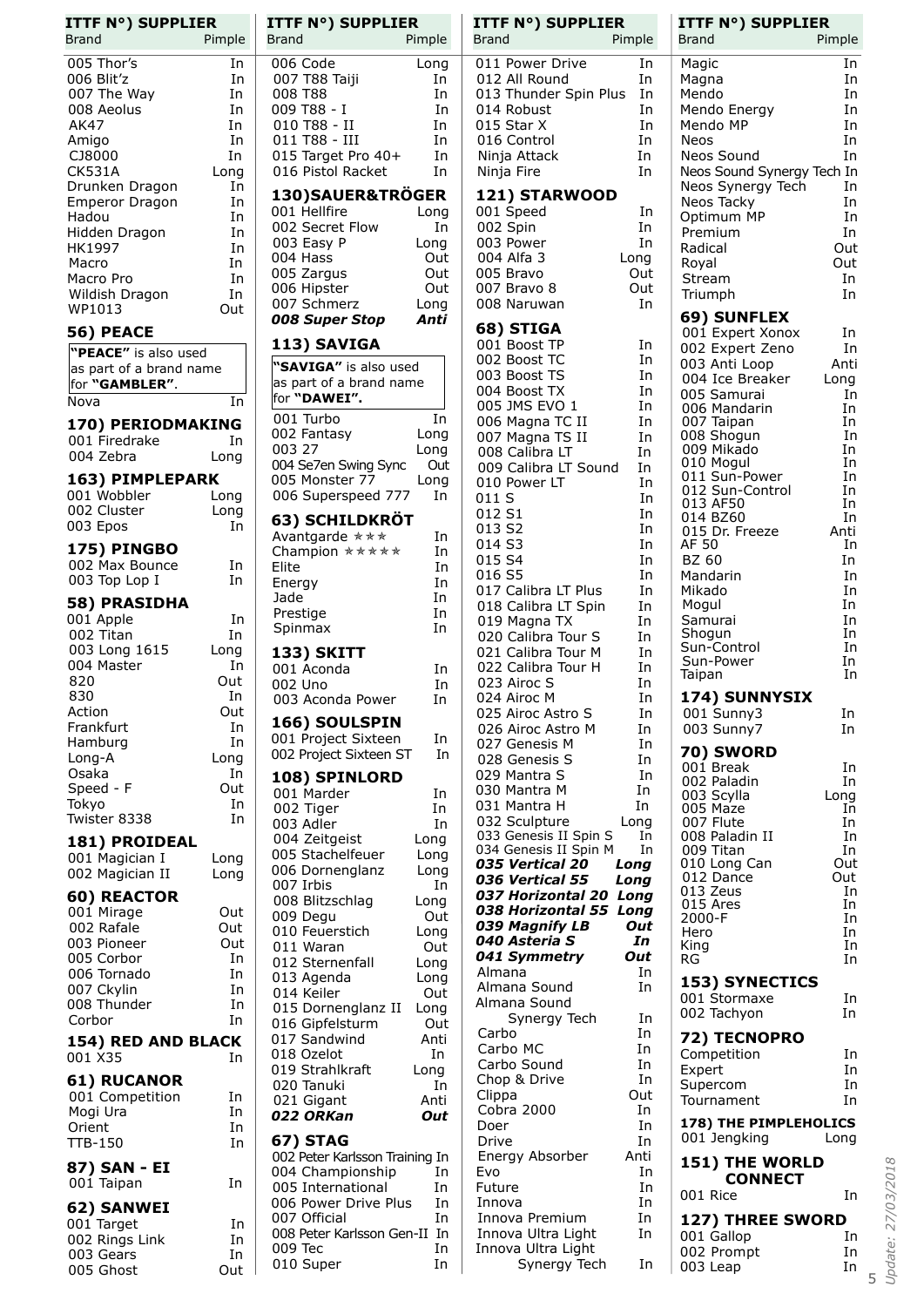| Pimple<br><b>Brand</b><br>Pimple<br><b>Brand</b><br>Brand<br>Pimple<br>Brand<br>$013 V > 15$ Stiff<br>004 Red Dragon<br>006 Agrit Speed<br>81) XUSHAOFA<br>In<br>In<br>In<br>007 Zeus<br>007 Rise<br>In<br>Long<br>999<br>$014 \text{ VO} > 103$<br>Out<br>008 Rise Speed<br>In<br>999 LSZ<br><b>129) VTEC</b><br>74) TIBHAR<br>009 Curl P-4<br>Long<br>999 ZCD<br>001 Sinus<br>001 V I<br>In<br>In<br>010 Spin Magic<br>Out<br>Globe 999<br>002 Grass Flex<br>Out<br>011 Ventus Speed<br>In<br>176) WINNEY<br>003 Grass Ultra<br>82) YAPING<br>Long<br>012 Ventus Spin<br>In<br>001 T7<br>In<br>004 Primus<br>In<br>139<br>013 Ventus Soft<br>In<br>002 N7<br>In<br>005 Genius<br>In<br>014 Regalis Red<br>In<br>003 T5<br>In<br>83) YASAKA<br>006 Nianmor<br>In<br>In<br>015 Regalis Blue<br>004 N5<br>In<br>001 Pryde<br>007 Aurus<br>In<br>016 Spectol Red<br>Out<br>002 Pryde 30<br>008 Grip - S<br>In<br>78) WINNING<br>017 Spectol Blue<br>Out<br>003 Xtend LB<br>009 Genius +<br>In<br>001 Mad X<br>In<br>Out<br>018 Spinpips Red<br>006 Pryde 40<br>010 Mythik<br>Long<br>002 NP Long<br>Long<br>Out<br>019 Spinpips Blue<br>007 Rakza 7<br>012 Evolution FX - P<br>In<br>003 NP-Grass<br>Long<br>020 Gambit<br>In<br>008 Rakza 9<br>013 Evolution MX - P<br>In<br>738 Super<br>In<br>021 Ventus Basic<br>In<br>009 Rakza 7 Soft<br>014 Grip - S Europe<br>In<br>Friendship 729 Super TSS In<br>022 Super Ventus<br>In<br>011 Mark V HPS<br>015 1Q<br>In<br>King Power Komann<br>In<br>730<br>In<br>012 Mark V HPS Soft<br>016 5Q<br>In<br>Komann<br>In<br><b>Bolt</b><br>In<br>013 Rakza PO<br>017 Evolution EL - P<br>In<br>In<br>Komann Super Fit<br>In<br>Brio<br>016 Xtend SD<br>018 Evolution MX - S<br>In<br>$NP - 1$<br>Out<br>Curl P-1 R<br>017 Spinate<br>Long<br>019 5Q $+$<br>In<br>NP - 2<br>Out<br>Curl P-2<br>Out<br>018 RakzaX<br>020 Volcano +<br>In<br>$NP - 6$<br>Out<br>019 RakzaX Soft<br>Curl P-3<br>Long<br>021 Quantum<br>In<br>$NP - 8$<br>Out<br>020 Rising Dragon<br>Curl P-3a R<br>Long<br>022 Nimbus<br>In<br>021 Large Claft<br>Giant<br>In<br><b>79) XIOM</b><br>023 Hybrid K1<br>In<br>022 Elfrark<br>In<br>Hiyaku<br>002 Zeta<br>In<br>024 Crazy Bull<br>In<br>023 Elfrark OX<br>L Catcher<br>Out<br>003 Omega IV<br>In<br>025 Evolution EL-S<br>In<br>024 Shining Dragon<br>Milli Tall II<br>Out<br>007 Sigma III<br>In<br>026 Evolution FX-S<br>In<br>025 Valmo<br>Out<br>Miracle<br>008 Vega Europe<br>In<br>027 Beluga<br>In<br>026 Rigan<br>Spectol<br>Out<br>009 Vega Asia<br>In<br>028 Tacky Power<br>In<br>In<br>Summit<br>027 Xtend GP<br>011 Zava 1<br>Out<br>029 Aurus Prime<br>In<br>Super Spinpips<br>Out<br>Anti Power<br>012 Vega Pro<br>In<br>030 Aurus Select<br>In<br>Tarbit<br>In<br>$A-1-2A-1$<br>013 Vega Elite<br>In<br>031 Quantum X<br>In<br>$T - Rex$<br>In<br>014 Tau I<br>$A-1-2A-2$<br>In<br>032 Speedy Soft XD<br>Out<br>Triple<br>In<br>015 Tau II<br>In<br>Cobalt a<br>033 Hybrid K1 Pro<br>In<br>Out<br>Tyranno<br>017 Omega IV Pro<br>In<br>034 Hybrid K2<br>Cobalt X1<br>In<br>UQ<br>In<br>018 Omega IV Asia<br>In<br>035 Speedster<br>In<br>Cobalt X2<br>X's<br>In<br>019 Omega IV Europe<br>In<br>036 Space<br>In<br>Fusion<br>$X's F-1$<br>In<br>020 Omega IV Elite<br>In<br>Dang<br>In<br>Mark V<br>023 Vega China VH<br>In<br>96) TUTTLE<br>Ellen<br>Anti<br>Mark V AD<br>024 Vega China VM<br>In<br>001 Beijing<br>In<br>Extra Long<br>Long<br>Mark V GPS<br>Out<br>025 Zava II<br>002 World No. 1<br>In<br>Grass<br>Long<br>Mark V M <sup>2</sup><br>028 Omega II<br>In<br>004 LV<br>In<br>Grass D. TecS<br>Long<br>029 Omega III<br>In<br>Mark V XS<br>005 888<br>In<br>Learn Cont<br>In<br>030 Sigma II Europe<br>In<br>Original Soft<br>In<br>006 Spring - 3B<br>Learn Spin<br>In<br>031 Musa I<br>In<br>007 Summer - 3C<br>Out<br>Original<br>Legend<br>In<br>032 Musa II<br>In<br>008 Autumn - 3D<br>Long<br>Nimbus<br>In<br>Original A-1<br>033 Vega Japan<br>In<br>009 Winter - 3E<br>Out<br>Norm<br>In<br>Original A-2<br>034 Sigma II Pro<br>In<br>Anti<br>010 Prevention Arc<br>Phantom<br>In<br>Original Extra<br>035 Omega V Tour<br>In<br>011 A 380 Sky<br>In<br>Rapid<br>In<br>Phantom 007<br>036 Omega V Pro<br>In<br>012 2013 Positive Energy In<br>Rapid D. TecS<br>In<br>Phantom 008<br>037 Vega SPO<br>Out<br>013 2015 Good<br>In<br>Rapid Soft<br>In<br>Phantom 009<br>014 2018 VIP<br>In<br>038 MUV <sup>o</sup> Prospin<br>In<br>Rookie D. TecS<br>In<br>Phantom 0011 $\infty$<br>015 55A<br>In<br>Serie 2000<br>In<br>039 MUV <sup>°</sup> Eurospin<br>In<br>Phantom 0012 $\infty$<br>016 66B<br>In<br>Speedy Soft<br>Out<br>040 MUV <sup>°</sup> Hyspin<br>In<br>017 South Pole<br>In<br>Top 12<br>Speedy Soft D. TecS<br>Out<br>041 MUV <sup>o</sup> Vspin<br>In<br>018 North Pole<br>In<br>Speedy Spin<br>In<br>Vision<br>042 Omega V Asia<br>In<br>Speedy Spin Premium<br>In<br>V Stage<br>85) V 3 TEC<br>043 Omega V Europe<br>In<br>Standard<br>In<br>Wallie<br>001 Spin Attack X3<br>In<br>045 Musa III<br>In<br>Storm<br>In<br>Xtend<br>002 Fast Control S1<br>In<br>046 Vega LPO<br>Long<br>Super Defense 40<br>In<br>Xtend HS<br>003 Power Drive Y5<br>In<br>047 Vega Def<br>In<br>Vari Spin<br>In<br>Xtend PO<br>048 Omega IIx<br>In<br><b>123) VALOR</b><br>Vari Spin D. TecS<br>In<br>049 Musa III China<br>In<br>84) YASHIMA<br>In<br>Volcano<br>001 Premier<br>Out<br>050 Vega Europe DF<br>In<br>Competition XR3000 | <b>ITTF N°) SUPPLIER</b><br>Pimple |
|-----------------------------------------------------------------------------------------------------------------------------------------------------------------------------------------------------------------------------------------------------------------------------------------------------------------------------------------------------------------------------------------------------------------------------------------------------------------------------------------------------------------------------------------------------------------------------------------------------------------------------------------------------------------------------------------------------------------------------------------------------------------------------------------------------------------------------------------------------------------------------------------------------------------------------------------------------------------------------------------------------------------------------------------------------------------------------------------------------------------------------------------------------------------------------------------------------------------------------------------------------------------------------------------------------------------------------------------------------------------------------------------------------------------------------------------------------------------------------------------------------------------------------------------------------------------------------------------------------------------------------------------------------------------------------------------------------------------------------------------------------------------------------------------------------------------------------------------------------------------------------------------------------------------------------------------------------------------------------------------------------------------------------------------------------------------------------------------------------------------------------------------------------------------------------------------------------------------------------------------------------------------------------------------------------------------------------------------------------------------------------------------------------------------------------------------------------------------------------------------------------------------------------------------------------------------------------------------------------------------------------------------------------------------------------------------------------------------------------------------------------------------------------------------------------------------------------------------------------------------------------------------------------------------------------------------------------------------------------------------------------------------------------------------------------------------------------------------------------------------------------------------------------------------------------------------------------------------------------------------------------------------------------------------------------------------------------------------------------------------------------------------------------------------------------------------------------------------------------------------------------------------------------------------------------------------------------------------------------------------------------------------------------------------------------------------------------------------------------------------------------------------------------------------------------------------------------------------------------------------------------------------------------------------------------------------------------------------------------------------------------------------------------------------------------------------------------------------------------------------------------------------------------------------------------------------------------------------------------------------------------------------------------------------------------------------------------------------------------------------------------------------------------------------------------------------------------------------------------------------------------------------------------------------------------------------------------------------------------------------------------------------------------------------------------------------------------------------------------------------------------------------------------------------------------------------------------------------------------------------------------------------------------------------------------------------------------------------------------------------------------------------------------------------------------------------------------------------------------------------------------------------------------------------------------------------------------------------------------------------------------------------------------------------------------------------------------------------------------------------------------------------------------------------------------------------------|------------------------------------|
|                                                                                                                                                                                                                                                                                                                                                                                                                                                                                                                                                                                                                                                                                                                                                                                                                                                                                                                                                                                                                                                                                                                                                                                                                                                                                                                                                                                                                                                                                                                                                                                                                                                                                                                                                                                                                                                                                                                                                                                                                                                                                                                                                                                                                                                                                                                                                                                                                                                                                                                                                                                                                                                                                                                                                                                                                                                                                                                                                                                                                                                                                                                                                                                                                                                                                                                                                                                                                                                                                                                                                                                                                                                                                                                                                                                                                                                                                                                                                                                                                                                                                                                                                                                                                                                                                                                                                                                                                                                                                                                                                                                                                                                                                                                                                                                                                                                                                                                                                                                                                                                                                                                                                                                                                                                                                                                                                                                                                                               |                                    |
|                                                                                                                                                                                                                                                                                                                                                                                                                                                                                                                                                                                                                                                                                                                                                                                                                                                                                                                                                                                                                                                                                                                                                                                                                                                                                                                                                                                                                                                                                                                                                                                                                                                                                                                                                                                                                                                                                                                                                                                                                                                                                                                                                                                                                                                                                                                                                                                                                                                                                                                                                                                                                                                                                                                                                                                                                                                                                                                                                                                                                                                                                                                                                                                                                                                                                                                                                                                                                                                                                                                                                                                                                                                                                                                                                                                                                                                                                                                                                                                                                                                                                                                                                                                                                                                                                                                                                                                                                                                                                                                                                                                                                                                                                                                                                                                                                                                                                                                                                                                                                                                                                                                                                                                                                                                                                                                                                                                                                                               | In                                 |
|                                                                                                                                                                                                                                                                                                                                                                                                                                                                                                                                                                                                                                                                                                                                                                                                                                                                                                                                                                                                                                                                                                                                                                                                                                                                                                                                                                                                                                                                                                                                                                                                                                                                                                                                                                                                                                                                                                                                                                                                                                                                                                                                                                                                                                                                                                                                                                                                                                                                                                                                                                                                                                                                                                                                                                                                                                                                                                                                                                                                                                                                                                                                                                                                                                                                                                                                                                                                                                                                                                                                                                                                                                                                                                                                                                                                                                                                                                                                                                                                                                                                                                                                                                                                                                                                                                                                                                                                                                                                                                                                                                                                                                                                                                                                                                                                                                                                                                                                                                                                                                                                                                                                                                                                                                                                                                                                                                                                                                               | In                                 |
|                                                                                                                                                                                                                                                                                                                                                                                                                                                                                                                                                                                                                                                                                                                                                                                                                                                                                                                                                                                                                                                                                                                                                                                                                                                                                                                                                                                                                                                                                                                                                                                                                                                                                                                                                                                                                                                                                                                                                                                                                                                                                                                                                                                                                                                                                                                                                                                                                                                                                                                                                                                                                                                                                                                                                                                                                                                                                                                                                                                                                                                                                                                                                                                                                                                                                                                                                                                                                                                                                                                                                                                                                                                                                                                                                                                                                                                                                                                                                                                                                                                                                                                                                                                                                                                                                                                                                                                                                                                                                                                                                                                                                                                                                                                                                                                                                                                                                                                                                                                                                                                                                                                                                                                                                                                                                                                                                                                                                                               | In                                 |
|                                                                                                                                                                                                                                                                                                                                                                                                                                                                                                                                                                                                                                                                                                                                                                                                                                                                                                                                                                                                                                                                                                                                                                                                                                                                                                                                                                                                                                                                                                                                                                                                                                                                                                                                                                                                                                                                                                                                                                                                                                                                                                                                                                                                                                                                                                                                                                                                                                                                                                                                                                                                                                                                                                                                                                                                                                                                                                                                                                                                                                                                                                                                                                                                                                                                                                                                                                                                                                                                                                                                                                                                                                                                                                                                                                                                                                                                                                                                                                                                                                                                                                                                                                                                                                                                                                                                                                                                                                                                                                                                                                                                                                                                                                                                                                                                                                                                                                                                                                                                                                                                                                                                                                                                                                                                                                                                                                                                                                               | In                                 |
|                                                                                                                                                                                                                                                                                                                                                                                                                                                                                                                                                                                                                                                                                                                                                                                                                                                                                                                                                                                                                                                                                                                                                                                                                                                                                                                                                                                                                                                                                                                                                                                                                                                                                                                                                                                                                                                                                                                                                                                                                                                                                                                                                                                                                                                                                                                                                                                                                                                                                                                                                                                                                                                                                                                                                                                                                                                                                                                                                                                                                                                                                                                                                                                                                                                                                                                                                                                                                                                                                                                                                                                                                                                                                                                                                                                                                                                                                                                                                                                                                                                                                                                                                                                                                                                                                                                                                                                                                                                                                                                                                                                                                                                                                                                                                                                                                                                                                                                                                                                                                                                                                                                                                                                                                                                                                                                                                                                                                                               |                                    |
|                                                                                                                                                                                                                                                                                                                                                                                                                                                                                                                                                                                                                                                                                                                                                                                                                                                                                                                                                                                                                                                                                                                                                                                                                                                                                                                                                                                                                                                                                                                                                                                                                                                                                                                                                                                                                                                                                                                                                                                                                                                                                                                                                                                                                                                                                                                                                                                                                                                                                                                                                                                                                                                                                                                                                                                                                                                                                                                                                                                                                                                                                                                                                                                                                                                                                                                                                                                                                                                                                                                                                                                                                                                                                                                                                                                                                                                                                                                                                                                                                                                                                                                                                                                                                                                                                                                                                                                                                                                                                                                                                                                                                                                                                                                                                                                                                                                                                                                                                                                                                                                                                                                                                                                                                                                                                                                                                                                                                                               | In                                 |
|                                                                                                                                                                                                                                                                                                                                                                                                                                                                                                                                                                                                                                                                                                                                                                                                                                                                                                                                                                                                                                                                                                                                                                                                                                                                                                                                                                                                                                                                                                                                                                                                                                                                                                                                                                                                                                                                                                                                                                                                                                                                                                                                                                                                                                                                                                                                                                                                                                                                                                                                                                                                                                                                                                                                                                                                                                                                                                                                                                                                                                                                                                                                                                                                                                                                                                                                                                                                                                                                                                                                                                                                                                                                                                                                                                                                                                                                                                                                                                                                                                                                                                                                                                                                                                                                                                                                                                                                                                                                                                                                                                                                                                                                                                                                                                                                                                                                                                                                                                                                                                                                                                                                                                                                                                                                                                                                                                                                                                               |                                    |
|                                                                                                                                                                                                                                                                                                                                                                                                                                                                                                                                                                                                                                                                                                                                                                                                                                                                                                                                                                                                                                                                                                                                                                                                                                                                                                                                                                                                                                                                                                                                                                                                                                                                                                                                                                                                                                                                                                                                                                                                                                                                                                                                                                                                                                                                                                                                                                                                                                                                                                                                                                                                                                                                                                                                                                                                                                                                                                                                                                                                                                                                                                                                                                                                                                                                                                                                                                                                                                                                                                                                                                                                                                                                                                                                                                                                                                                                                                                                                                                                                                                                                                                                                                                                                                                                                                                                                                                                                                                                                                                                                                                                                                                                                                                                                                                                                                                                                                                                                                                                                                                                                                                                                                                                                                                                                                                                                                                                                                               | In                                 |
|                                                                                                                                                                                                                                                                                                                                                                                                                                                                                                                                                                                                                                                                                                                                                                                                                                                                                                                                                                                                                                                                                                                                                                                                                                                                                                                                                                                                                                                                                                                                                                                                                                                                                                                                                                                                                                                                                                                                                                                                                                                                                                                                                                                                                                                                                                                                                                                                                                                                                                                                                                                                                                                                                                                                                                                                                                                                                                                                                                                                                                                                                                                                                                                                                                                                                                                                                                                                                                                                                                                                                                                                                                                                                                                                                                                                                                                                                                                                                                                                                                                                                                                                                                                                                                                                                                                                                                                                                                                                                                                                                                                                                                                                                                                                                                                                                                                                                                                                                                                                                                                                                                                                                                                                                                                                                                                                                                                                                                               | In                                 |
|                                                                                                                                                                                                                                                                                                                                                                                                                                                                                                                                                                                                                                                                                                                                                                                                                                                                                                                                                                                                                                                                                                                                                                                                                                                                                                                                                                                                                                                                                                                                                                                                                                                                                                                                                                                                                                                                                                                                                                                                                                                                                                                                                                                                                                                                                                                                                                                                                                                                                                                                                                                                                                                                                                                                                                                                                                                                                                                                                                                                                                                                                                                                                                                                                                                                                                                                                                                                                                                                                                                                                                                                                                                                                                                                                                                                                                                                                                                                                                                                                                                                                                                                                                                                                                                                                                                                                                                                                                                                                                                                                                                                                                                                                                                                                                                                                                                                                                                                                                                                                                                                                                                                                                                                                                                                                                                                                                                                                                               | Out                                |
|                                                                                                                                                                                                                                                                                                                                                                                                                                                                                                                                                                                                                                                                                                                                                                                                                                                                                                                                                                                                                                                                                                                                                                                                                                                                                                                                                                                                                                                                                                                                                                                                                                                                                                                                                                                                                                                                                                                                                                                                                                                                                                                                                                                                                                                                                                                                                                                                                                                                                                                                                                                                                                                                                                                                                                                                                                                                                                                                                                                                                                                                                                                                                                                                                                                                                                                                                                                                                                                                                                                                                                                                                                                                                                                                                                                                                                                                                                                                                                                                                                                                                                                                                                                                                                                                                                                                                                                                                                                                                                                                                                                                                                                                                                                                                                                                                                                                                                                                                                                                                                                                                                                                                                                                                                                                                                                                                                                                                                               | In                                 |
|                                                                                                                                                                                                                                                                                                                                                                                                                                                                                                                                                                                                                                                                                                                                                                                                                                                                                                                                                                                                                                                                                                                                                                                                                                                                                                                                                                                                                                                                                                                                                                                                                                                                                                                                                                                                                                                                                                                                                                                                                                                                                                                                                                                                                                                                                                                                                                                                                                                                                                                                                                                                                                                                                                                                                                                                                                                                                                                                                                                                                                                                                                                                                                                                                                                                                                                                                                                                                                                                                                                                                                                                                                                                                                                                                                                                                                                                                                                                                                                                                                                                                                                                                                                                                                                                                                                                                                                                                                                                                                                                                                                                                                                                                                                                                                                                                                                                                                                                                                                                                                                                                                                                                                                                                                                                                                                                                                                                                                               | In                                 |
|                                                                                                                                                                                                                                                                                                                                                                                                                                                                                                                                                                                                                                                                                                                                                                                                                                                                                                                                                                                                                                                                                                                                                                                                                                                                                                                                                                                                                                                                                                                                                                                                                                                                                                                                                                                                                                                                                                                                                                                                                                                                                                                                                                                                                                                                                                                                                                                                                                                                                                                                                                                                                                                                                                                                                                                                                                                                                                                                                                                                                                                                                                                                                                                                                                                                                                                                                                                                                                                                                                                                                                                                                                                                                                                                                                                                                                                                                                                                                                                                                                                                                                                                                                                                                                                                                                                                                                                                                                                                                                                                                                                                                                                                                                                                                                                                                                                                                                                                                                                                                                                                                                                                                                                                                                                                                                                                                                                                                                               | In                                 |
|                                                                                                                                                                                                                                                                                                                                                                                                                                                                                                                                                                                                                                                                                                                                                                                                                                                                                                                                                                                                                                                                                                                                                                                                                                                                                                                                                                                                                                                                                                                                                                                                                                                                                                                                                                                                                                                                                                                                                                                                                                                                                                                                                                                                                                                                                                                                                                                                                                                                                                                                                                                                                                                                                                                                                                                                                                                                                                                                                                                                                                                                                                                                                                                                                                                                                                                                                                                                                                                                                                                                                                                                                                                                                                                                                                                                                                                                                                                                                                                                                                                                                                                                                                                                                                                                                                                                                                                                                                                                                                                                                                                                                                                                                                                                                                                                                                                                                                                                                                                                                                                                                                                                                                                                                                                                                                                                                                                                                                               | In                                 |
|                                                                                                                                                                                                                                                                                                                                                                                                                                                                                                                                                                                                                                                                                                                                                                                                                                                                                                                                                                                                                                                                                                                                                                                                                                                                                                                                                                                                                                                                                                                                                                                                                                                                                                                                                                                                                                                                                                                                                                                                                                                                                                                                                                                                                                                                                                                                                                                                                                                                                                                                                                                                                                                                                                                                                                                                                                                                                                                                                                                                                                                                                                                                                                                                                                                                                                                                                                                                                                                                                                                                                                                                                                                                                                                                                                                                                                                                                                                                                                                                                                                                                                                                                                                                                                                                                                                                                                                                                                                                                                                                                                                                                                                                                                                                                                                                                                                                                                                                                                                                                                                                                                                                                                                                                                                                                                                                                                                                                                               | In<br>In                           |
|                                                                                                                                                                                                                                                                                                                                                                                                                                                                                                                                                                                                                                                                                                                                                                                                                                                                                                                                                                                                                                                                                                                                                                                                                                                                                                                                                                                                                                                                                                                                                                                                                                                                                                                                                                                                                                                                                                                                                                                                                                                                                                                                                                                                                                                                                                                                                                                                                                                                                                                                                                                                                                                                                                                                                                                                                                                                                                                                                                                                                                                                                                                                                                                                                                                                                                                                                                                                                                                                                                                                                                                                                                                                                                                                                                                                                                                                                                                                                                                                                                                                                                                                                                                                                                                                                                                                                                                                                                                                                                                                                                                                                                                                                                                                                                                                                                                                                                                                                                                                                                                                                                                                                                                                                                                                                                                                                                                                                                               | Out                                |
|                                                                                                                                                                                                                                                                                                                                                                                                                                                                                                                                                                                                                                                                                                                                                                                                                                                                                                                                                                                                                                                                                                                                                                                                                                                                                                                                                                                                                                                                                                                                                                                                                                                                                                                                                                                                                                                                                                                                                                                                                                                                                                                                                                                                                                                                                                                                                                                                                                                                                                                                                                                                                                                                                                                                                                                                                                                                                                                                                                                                                                                                                                                                                                                                                                                                                                                                                                                                                                                                                                                                                                                                                                                                                                                                                                                                                                                                                                                                                                                                                                                                                                                                                                                                                                                                                                                                                                                                                                                                                                                                                                                                                                                                                                                                                                                                                                                                                                                                                                                                                                                                                                                                                                                                                                                                                                                                                                                                                                               | In                                 |
|                                                                                                                                                                                                                                                                                                                                                                                                                                                                                                                                                                                                                                                                                                                                                                                                                                                                                                                                                                                                                                                                                                                                                                                                                                                                                                                                                                                                                                                                                                                                                                                                                                                                                                                                                                                                                                                                                                                                                                                                                                                                                                                                                                                                                                                                                                                                                                                                                                                                                                                                                                                                                                                                                                                                                                                                                                                                                                                                                                                                                                                                                                                                                                                                                                                                                                                                                                                                                                                                                                                                                                                                                                                                                                                                                                                                                                                                                                                                                                                                                                                                                                                                                                                                                                                                                                                                                                                                                                                                                                                                                                                                                                                                                                                                                                                                                                                                                                                                                                                                                                                                                                                                                                                                                                                                                                                                                                                                                                               | Out                                |
|                                                                                                                                                                                                                                                                                                                                                                                                                                                                                                                                                                                                                                                                                                                                                                                                                                                                                                                                                                                                                                                                                                                                                                                                                                                                                                                                                                                                                                                                                                                                                                                                                                                                                                                                                                                                                                                                                                                                                                                                                                                                                                                                                                                                                                                                                                                                                                                                                                                                                                                                                                                                                                                                                                                                                                                                                                                                                                                                                                                                                                                                                                                                                                                                                                                                                                                                                                                                                                                                                                                                                                                                                                                                                                                                                                                                                                                                                                                                                                                                                                                                                                                                                                                                                                                                                                                                                                                                                                                                                                                                                                                                                                                                                                                                                                                                                                                                                                                                                                                                                                                                                                                                                                                                                                                                                                                                                                                                                                               | In                                 |
|                                                                                                                                                                                                                                                                                                                                                                                                                                                                                                                                                                                                                                                                                                                                                                                                                                                                                                                                                                                                                                                                                                                                                                                                                                                                                                                                                                                                                                                                                                                                                                                                                                                                                                                                                                                                                                                                                                                                                                                                                                                                                                                                                                                                                                                                                                                                                                                                                                                                                                                                                                                                                                                                                                                                                                                                                                                                                                                                                                                                                                                                                                                                                                                                                                                                                                                                                                                                                                                                                                                                                                                                                                                                                                                                                                                                                                                                                                                                                                                                                                                                                                                                                                                                                                                                                                                                                                                                                                                                                                                                                                                                                                                                                                                                                                                                                                                                                                                                                                                                                                                                                                                                                                                                                                                                                                                                                                                                                                               | In<br>In                           |
|                                                                                                                                                                                                                                                                                                                                                                                                                                                                                                                                                                                                                                                                                                                                                                                                                                                                                                                                                                                                                                                                                                                                                                                                                                                                                                                                                                                                                                                                                                                                                                                                                                                                                                                                                                                                                                                                                                                                                                                                                                                                                                                                                                                                                                                                                                                                                                                                                                                                                                                                                                                                                                                                                                                                                                                                                                                                                                                                                                                                                                                                                                                                                                                                                                                                                                                                                                                                                                                                                                                                                                                                                                                                                                                                                                                                                                                                                                                                                                                                                                                                                                                                                                                                                                                                                                                                                                                                                                                                                                                                                                                                                                                                                                                                                                                                                                                                                                                                                                                                                                                                                                                                                                                                                                                                                                                                                                                                                                               | Out                                |
|                                                                                                                                                                                                                                                                                                                                                                                                                                                                                                                                                                                                                                                                                                                                                                                                                                                                                                                                                                                                                                                                                                                                                                                                                                                                                                                                                                                                                                                                                                                                                                                                                                                                                                                                                                                                                                                                                                                                                                                                                                                                                                                                                                                                                                                                                                                                                                                                                                                                                                                                                                                                                                                                                                                                                                                                                                                                                                                                                                                                                                                                                                                                                                                                                                                                                                                                                                                                                                                                                                                                                                                                                                                                                                                                                                                                                                                                                                                                                                                                                                                                                                                                                                                                                                                                                                                                                                                                                                                                                                                                                                                                                                                                                                                                                                                                                                                                                                                                                                                                                                                                                                                                                                                                                                                                                                                                                                                                                                               | Out                                |
|                                                                                                                                                                                                                                                                                                                                                                                                                                                                                                                                                                                                                                                                                                                                                                                                                                                                                                                                                                                                                                                                                                                                                                                                                                                                                                                                                                                                                                                                                                                                                                                                                                                                                                                                                                                                                                                                                                                                                                                                                                                                                                                                                                                                                                                                                                                                                                                                                                                                                                                                                                                                                                                                                                                                                                                                                                                                                                                                                                                                                                                                                                                                                                                                                                                                                                                                                                                                                                                                                                                                                                                                                                                                                                                                                                                                                                                                                                                                                                                                                                                                                                                                                                                                                                                                                                                                                                                                                                                                                                                                                                                                                                                                                                                                                                                                                                                                                                                                                                                                                                                                                                                                                                                                                                                                                                                                                                                                                                               | Out                                |
|                                                                                                                                                                                                                                                                                                                                                                                                                                                                                                                                                                                                                                                                                                                                                                                                                                                                                                                                                                                                                                                                                                                                                                                                                                                                                                                                                                                                                                                                                                                                                                                                                                                                                                                                                                                                                                                                                                                                                                                                                                                                                                                                                                                                                                                                                                                                                                                                                                                                                                                                                                                                                                                                                                                                                                                                                                                                                                                                                                                                                                                                                                                                                                                                                                                                                                                                                                                                                                                                                                                                                                                                                                                                                                                                                                                                                                                                                                                                                                                                                                                                                                                                                                                                                                                                                                                                                                                                                                                                                                                                                                                                                                                                                                                                                                                                                                                                                                                                                                                                                                                                                                                                                                                                                                                                                                                                                                                                                                               | In                                 |
|                                                                                                                                                                                                                                                                                                                                                                                                                                                                                                                                                                                                                                                                                                                                                                                                                                                                                                                                                                                                                                                                                                                                                                                                                                                                                                                                                                                                                                                                                                                                                                                                                                                                                                                                                                                                                                                                                                                                                                                                                                                                                                                                                                                                                                                                                                                                                                                                                                                                                                                                                                                                                                                                                                                                                                                                                                                                                                                                                                                                                                                                                                                                                                                                                                                                                                                                                                                                                                                                                                                                                                                                                                                                                                                                                                                                                                                                                                                                                                                                                                                                                                                                                                                                                                                                                                                                                                                                                                                                                                                                                                                                                                                                                                                                                                                                                                                                                                                                                                                                                                                                                                                                                                                                                                                                                                                                                                                                                                               | In                                 |
|                                                                                                                                                                                                                                                                                                                                                                                                                                                                                                                                                                                                                                                                                                                                                                                                                                                                                                                                                                                                                                                                                                                                                                                                                                                                                                                                                                                                                                                                                                                                                                                                                                                                                                                                                                                                                                                                                                                                                                                                                                                                                                                                                                                                                                                                                                                                                                                                                                                                                                                                                                                                                                                                                                                                                                                                                                                                                                                                                                                                                                                                                                                                                                                                                                                                                                                                                                                                                                                                                                                                                                                                                                                                                                                                                                                                                                                                                                                                                                                                                                                                                                                                                                                                                                                                                                                                                                                                                                                                                                                                                                                                                                                                                                                                                                                                                                                                                                                                                                                                                                                                                                                                                                                                                                                                                                                                                                                                                                               | In                                 |
|                                                                                                                                                                                                                                                                                                                                                                                                                                                                                                                                                                                                                                                                                                                                                                                                                                                                                                                                                                                                                                                                                                                                                                                                                                                                                                                                                                                                                                                                                                                                                                                                                                                                                                                                                                                                                                                                                                                                                                                                                                                                                                                                                                                                                                                                                                                                                                                                                                                                                                                                                                                                                                                                                                                                                                                                                                                                                                                                                                                                                                                                                                                                                                                                                                                                                                                                                                                                                                                                                                                                                                                                                                                                                                                                                                                                                                                                                                                                                                                                                                                                                                                                                                                                                                                                                                                                                                                                                                                                                                                                                                                                                                                                                                                                                                                                                                                                                                                                                                                                                                                                                                                                                                                                                                                                                                                                                                                                                                               | In                                 |
|                                                                                                                                                                                                                                                                                                                                                                                                                                                                                                                                                                                                                                                                                                                                                                                                                                                                                                                                                                                                                                                                                                                                                                                                                                                                                                                                                                                                                                                                                                                                                                                                                                                                                                                                                                                                                                                                                                                                                                                                                                                                                                                                                                                                                                                                                                                                                                                                                                                                                                                                                                                                                                                                                                                                                                                                                                                                                                                                                                                                                                                                                                                                                                                                                                                                                                                                                                                                                                                                                                                                                                                                                                                                                                                                                                                                                                                                                                                                                                                                                                                                                                                                                                                                                                                                                                                                                                                                                                                                                                                                                                                                                                                                                                                                                                                                                                                                                                                                                                                                                                                                                                                                                                                                                                                                                                                                                                                                                                               | Anti                               |
|                                                                                                                                                                                                                                                                                                                                                                                                                                                                                                                                                                                                                                                                                                                                                                                                                                                                                                                                                                                                                                                                                                                                                                                                                                                                                                                                                                                                                                                                                                                                                                                                                                                                                                                                                                                                                                                                                                                                                                                                                                                                                                                                                                                                                                                                                                                                                                                                                                                                                                                                                                                                                                                                                                                                                                                                                                                                                                                                                                                                                                                                                                                                                                                                                                                                                                                                                                                                                                                                                                                                                                                                                                                                                                                                                                                                                                                                                                                                                                                                                                                                                                                                                                                                                                                                                                                                                                                                                                                                                                                                                                                                                                                                                                                                                                                                                                                                                                                                                                                                                                                                                                                                                                                                                                                                                                                                                                                                                                               | Out                                |
|                                                                                                                                                                                                                                                                                                                                                                                                                                                                                                                                                                                                                                                                                                                                                                                                                                                                                                                                                                                                                                                                                                                                                                                                                                                                                                                                                                                                                                                                                                                                                                                                                                                                                                                                                                                                                                                                                                                                                                                                                                                                                                                                                                                                                                                                                                                                                                                                                                                                                                                                                                                                                                                                                                                                                                                                                                                                                                                                                                                                                                                                                                                                                                                                                                                                                                                                                                                                                                                                                                                                                                                                                                                                                                                                                                                                                                                                                                                                                                                                                                                                                                                                                                                                                                                                                                                                                                                                                                                                                                                                                                                                                                                                                                                                                                                                                                                                                                                                                                                                                                                                                                                                                                                                                                                                                                                                                                                                                                               | Out                                |
|                                                                                                                                                                                                                                                                                                                                                                                                                                                                                                                                                                                                                                                                                                                                                                                                                                                                                                                                                                                                                                                                                                                                                                                                                                                                                                                                                                                                                                                                                                                                                                                                                                                                                                                                                                                                                                                                                                                                                                                                                                                                                                                                                                                                                                                                                                                                                                                                                                                                                                                                                                                                                                                                                                                                                                                                                                                                                                                                                                                                                                                                                                                                                                                                                                                                                                                                                                                                                                                                                                                                                                                                                                                                                                                                                                                                                                                                                                                                                                                                                                                                                                                                                                                                                                                                                                                                                                                                                                                                                                                                                                                                                                                                                                                                                                                                                                                                                                                                                                                                                                                                                                                                                                                                                                                                                                                                                                                                                                               | Out                                |
|                                                                                                                                                                                                                                                                                                                                                                                                                                                                                                                                                                                                                                                                                                                                                                                                                                                                                                                                                                                                                                                                                                                                                                                                                                                                                                                                                                                                                                                                                                                                                                                                                                                                                                                                                                                                                                                                                                                                                                                                                                                                                                                                                                                                                                                                                                                                                                                                                                                                                                                                                                                                                                                                                                                                                                                                                                                                                                                                                                                                                                                                                                                                                                                                                                                                                                                                                                                                                                                                                                                                                                                                                                                                                                                                                                                                                                                                                                                                                                                                                                                                                                                                                                                                                                                                                                                                                                                                                                                                                                                                                                                                                                                                                                                                                                                                                                                                                                                                                                                                                                                                                                                                                                                                                                                                                                                                                                                                                                               | Out                                |
|                                                                                                                                                                                                                                                                                                                                                                                                                                                                                                                                                                                                                                                                                                                                                                                                                                                                                                                                                                                                                                                                                                                                                                                                                                                                                                                                                                                                                                                                                                                                                                                                                                                                                                                                                                                                                                                                                                                                                                                                                                                                                                                                                                                                                                                                                                                                                                                                                                                                                                                                                                                                                                                                                                                                                                                                                                                                                                                                                                                                                                                                                                                                                                                                                                                                                                                                                                                                                                                                                                                                                                                                                                                                                                                                                                                                                                                                                                                                                                                                                                                                                                                                                                                                                                                                                                                                                                                                                                                                                                                                                                                                                                                                                                                                                                                                                                                                                                                                                                                                                                                                                                                                                                                                                                                                                                                                                                                                                                               | Out                                |
|                                                                                                                                                                                                                                                                                                                                                                                                                                                                                                                                                                                                                                                                                                                                                                                                                                                                                                                                                                                                                                                                                                                                                                                                                                                                                                                                                                                                                                                                                                                                                                                                                                                                                                                                                                                                                                                                                                                                                                                                                                                                                                                                                                                                                                                                                                                                                                                                                                                                                                                                                                                                                                                                                                                                                                                                                                                                                                                                                                                                                                                                                                                                                                                                                                                                                                                                                                                                                                                                                                                                                                                                                                                                                                                                                                                                                                                                                                                                                                                                                                                                                                                                                                                                                                                                                                                                                                                                                                                                                                                                                                                                                                                                                                                                                                                                                                                                                                                                                                                                                                                                                                                                                                                                                                                                                                                                                                                                                                               | In                                 |
|                                                                                                                                                                                                                                                                                                                                                                                                                                                                                                                                                                                                                                                                                                                                                                                                                                                                                                                                                                                                                                                                                                                                                                                                                                                                                                                                                                                                                                                                                                                                                                                                                                                                                                                                                                                                                                                                                                                                                                                                                                                                                                                                                                                                                                                                                                                                                                                                                                                                                                                                                                                                                                                                                                                                                                                                                                                                                                                                                                                                                                                                                                                                                                                                                                                                                                                                                                                                                                                                                                                                                                                                                                                                                                                                                                                                                                                                                                                                                                                                                                                                                                                                                                                                                                                                                                                                                                                                                                                                                                                                                                                                                                                                                                                                                                                                                                                                                                                                                                                                                                                                                                                                                                                                                                                                                                                                                                                                                                               | In                                 |
|                                                                                                                                                                                                                                                                                                                                                                                                                                                                                                                                                                                                                                                                                                                                                                                                                                                                                                                                                                                                                                                                                                                                                                                                                                                                                                                                                                                                                                                                                                                                                                                                                                                                                                                                                                                                                                                                                                                                                                                                                                                                                                                                                                                                                                                                                                                                                                                                                                                                                                                                                                                                                                                                                                                                                                                                                                                                                                                                                                                                                                                                                                                                                                                                                                                                                                                                                                                                                                                                                                                                                                                                                                                                                                                                                                                                                                                                                                                                                                                                                                                                                                                                                                                                                                                                                                                                                                                                                                                                                                                                                                                                                                                                                                                                                                                                                                                                                                                                                                                                                                                                                                                                                                                                                                                                                                                                                                                                                                               | In                                 |
|                                                                                                                                                                                                                                                                                                                                                                                                                                                                                                                                                                                                                                                                                                                                                                                                                                                                                                                                                                                                                                                                                                                                                                                                                                                                                                                                                                                                                                                                                                                                                                                                                                                                                                                                                                                                                                                                                                                                                                                                                                                                                                                                                                                                                                                                                                                                                                                                                                                                                                                                                                                                                                                                                                                                                                                                                                                                                                                                                                                                                                                                                                                                                                                                                                                                                                                                                                                                                                                                                                                                                                                                                                                                                                                                                                                                                                                                                                                                                                                                                                                                                                                                                                                                                                                                                                                                                                                                                                                                                                                                                                                                                                                                                                                                                                                                                                                                                                                                                                                                                                                                                                                                                                                                                                                                                                                                                                                                                                               | In                                 |
|                                                                                                                                                                                                                                                                                                                                                                                                                                                                                                                                                                                                                                                                                                                                                                                                                                                                                                                                                                                                                                                                                                                                                                                                                                                                                                                                                                                                                                                                                                                                                                                                                                                                                                                                                                                                                                                                                                                                                                                                                                                                                                                                                                                                                                                                                                                                                                                                                                                                                                                                                                                                                                                                                                                                                                                                                                                                                                                                                                                                                                                                                                                                                                                                                                                                                                                                                                                                                                                                                                                                                                                                                                                                                                                                                                                                                                                                                                                                                                                                                                                                                                                                                                                                                                                                                                                                                                                                                                                                                                                                                                                                                                                                                                                                                                                                                                                                                                                                                                                                                                                                                                                                                                                                                                                                                                                                                                                                                                               | In                                 |
|                                                                                                                                                                                                                                                                                                                                                                                                                                                                                                                                                                                                                                                                                                                                                                                                                                                                                                                                                                                                                                                                                                                                                                                                                                                                                                                                                                                                                                                                                                                                                                                                                                                                                                                                                                                                                                                                                                                                                                                                                                                                                                                                                                                                                                                                                                                                                                                                                                                                                                                                                                                                                                                                                                                                                                                                                                                                                                                                                                                                                                                                                                                                                                                                                                                                                                                                                                                                                                                                                                                                                                                                                                                                                                                                                                                                                                                                                                                                                                                                                                                                                                                                                                                                                                                                                                                                                                                                                                                                                                                                                                                                                                                                                                                                                                                                                                                                                                                                                                                                                                                                                                                                                                                                                                                                                                                                                                                                                                               | In                                 |
|                                                                                                                                                                                                                                                                                                                                                                                                                                                                                                                                                                                                                                                                                                                                                                                                                                                                                                                                                                                                                                                                                                                                                                                                                                                                                                                                                                                                                                                                                                                                                                                                                                                                                                                                                                                                                                                                                                                                                                                                                                                                                                                                                                                                                                                                                                                                                                                                                                                                                                                                                                                                                                                                                                                                                                                                                                                                                                                                                                                                                                                                                                                                                                                                                                                                                                                                                                                                                                                                                                                                                                                                                                                                                                                                                                                                                                                                                                                                                                                                                                                                                                                                                                                                                                                                                                                                                                                                                                                                                                                                                                                                                                                                                                                                                                                                                                                                                                                                                                                                                                                                                                                                                                                                                                                                                                                                                                                                                                               | In                                 |
|                                                                                                                                                                                                                                                                                                                                                                                                                                                                                                                                                                                                                                                                                                                                                                                                                                                                                                                                                                                                                                                                                                                                                                                                                                                                                                                                                                                                                                                                                                                                                                                                                                                                                                                                                                                                                                                                                                                                                                                                                                                                                                                                                                                                                                                                                                                                                                                                                                                                                                                                                                                                                                                                                                                                                                                                                                                                                                                                                                                                                                                                                                                                                                                                                                                                                                                                                                                                                                                                                                                                                                                                                                                                                                                                                                                                                                                                                                                                                                                                                                                                                                                                                                                                                                                                                                                                                                                                                                                                                                                                                                                                                                                                                                                                                                                                                                                                                                                                                                                                                                                                                                                                                                                                                                                                                                                                                                                                                                               | Out                                |
|                                                                                                                                                                                                                                                                                                                                                                                                                                                                                                                                                                                                                                                                                                                                                                                                                                                                                                                                                                                                                                                                                                                                                                                                                                                                                                                                                                                                                                                                                                                                                                                                                                                                                                                                                                                                                                                                                                                                                                                                                                                                                                                                                                                                                                                                                                                                                                                                                                                                                                                                                                                                                                                                                                                                                                                                                                                                                                                                                                                                                                                                                                                                                                                                                                                                                                                                                                                                                                                                                                                                                                                                                                                                                                                                                                                                                                                                                                                                                                                                                                                                                                                                                                                                                                                                                                                                                                                                                                                                                                                                                                                                                                                                                                                                                                                                                                                                                                                                                                                                                                                                                                                                                                                                                                                                                                                                                                                                                                               | Out                                |
|                                                                                                                                                                                                                                                                                                                                                                                                                                                                                                                                                                                                                                                                                                                                                                                                                                                                                                                                                                                                                                                                                                                                                                                                                                                                                                                                                                                                                                                                                                                                                                                                                                                                                                                                                                                                                                                                                                                                                                                                                                                                                                                                                                                                                                                                                                                                                                                                                                                                                                                                                                                                                                                                                                                                                                                                                                                                                                                                                                                                                                                                                                                                                                                                                                                                                                                                                                                                                                                                                                                                                                                                                                                                                                                                                                                                                                                                                                                                                                                                                                                                                                                                                                                                                                                                                                                                                                                                                                                                                                                                                                                                                                                                                                                                                                                                                                                                                                                                                                                                                                                                                                                                                                                                                                                                                                                                                                                                                                               | Out                                |
|                                                                                                                                                                                                                                                                                                                                                                                                                                                                                                                                                                                                                                                                                                                                                                                                                                                                                                                                                                                                                                                                                                                                                                                                                                                                                                                                                                                                                                                                                                                                                                                                                                                                                                                                                                                                                                                                                                                                                                                                                                                                                                                                                                                                                                                                                                                                                                                                                                                                                                                                                                                                                                                                                                                                                                                                                                                                                                                                                                                                                                                                                                                                                                                                                                                                                                                                                                                                                                                                                                                                                                                                                                                                                                                                                                                                                                                                                                                                                                                                                                                                                                                                                                                                                                                                                                                                                                                                                                                                                                                                                                                                                                                                                                                                                                                                                                                                                                                                                                                                                                                                                                                                                                                                                                                                                                                                                                                                                                               | In                                 |
|                                                                                                                                                                                                                                                                                                                                                                                                                                                                                                                                                                                                                                                                                                                                                                                                                                                                                                                                                                                                                                                                                                                                                                                                                                                                                                                                                                                                                                                                                                                                                                                                                                                                                                                                                                                                                                                                                                                                                                                                                                                                                                                                                                                                                                                                                                                                                                                                                                                                                                                                                                                                                                                                                                                                                                                                                                                                                                                                                                                                                                                                                                                                                                                                                                                                                                                                                                                                                                                                                                                                                                                                                                                                                                                                                                                                                                                                                                                                                                                                                                                                                                                                                                                                                                                                                                                                                                                                                                                                                                                                                                                                                                                                                                                                                                                                                                                                                                                                                                                                                                                                                                                                                                                                                                                                                                                                                                                                                                               | Long                               |
|                                                                                                                                                                                                                                                                                                                                                                                                                                                                                                                                                                                                                                                                                                                                                                                                                                                                                                                                                                                                                                                                                                                                                                                                                                                                                                                                                                                                                                                                                                                                                                                                                                                                                                                                                                                                                                                                                                                                                                                                                                                                                                                                                                                                                                                                                                                                                                                                                                                                                                                                                                                                                                                                                                                                                                                                                                                                                                                                                                                                                                                                                                                                                                                                                                                                                                                                                                                                                                                                                                                                                                                                                                                                                                                                                                                                                                                                                                                                                                                                                                                                                                                                                                                                                                                                                                                                                                                                                                                                                                                                                                                                                                                                                                                                                                                                                                                                                                                                                                                                                                                                                                                                                                                                                                                                                                                                                                                                                                               | Long                               |
|                                                                                                                                                                                                                                                                                                                                                                                                                                                                                                                                                                                                                                                                                                                                                                                                                                                                                                                                                                                                                                                                                                                                                                                                                                                                                                                                                                                                                                                                                                                                                                                                                                                                                                                                                                                                                                                                                                                                                                                                                                                                                                                                                                                                                                                                                                                                                                                                                                                                                                                                                                                                                                                                                                                                                                                                                                                                                                                                                                                                                                                                                                                                                                                                                                                                                                                                                                                                                                                                                                                                                                                                                                                                                                                                                                                                                                                                                                                                                                                                                                                                                                                                                                                                                                                                                                                                                                                                                                                                                                                                                                                                                                                                                                                                                                                                                                                                                                                                                                                                                                                                                                                                                                                                                                                                                                                                                                                                                                               | Long                               |
|                                                                                                                                                                                                                                                                                                                                                                                                                                                                                                                                                                                                                                                                                                                                                                                                                                                                                                                                                                                                                                                                                                                                                                                                                                                                                                                                                                                                                                                                                                                                                                                                                                                                                                                                                                                                                                                                                                                                                                                                                                                                                                                                                                                                                                                                                                                                                                                                                                                                                                                                                                                                                                                                                                                                                                                                                                                                                                                                                                                                                                                                                                                                                                                                                                                                                                                                                                                                                                                                                                                                                                                                                                                                                                                                                                                                                                                                                                                                                                                                                                                                                                                                                                                                                                                                                                                                                                                                                                                                                                                                                                                                                                                                                                                                                                                                                                                                                                                                                                                                                                                                                                                                                                                                                                                                                                                                                                                                                                               | Long                               |
|                                                                                                                                                                                                                                                                                                                                                                                                                                                                                                                                                                                                                                                                                                                                                                                                                                                                                                                                                                                                                                                                                                                                                                                                                                                                                                                                                                                                                                                                                                                                                                                                                                                                                                                                                                                                                                                                                                                                                                                                                                                                                                                                                                                                                                                                                                                                                                                                                                                                                                                                                                                                                                                                                                                                                                                                                                                                                                                                                                                                                                                                                                                                                                                                                                                                                                                                                                                                                                                                                                                                                                                                                                                                                                                                                                                                                                                                                                                                                                                                                                                                                                                                                                                                                                                                                                                                                                                                                                                                                                                                                                                                                                                                                                                                                                                                                                                                                                                                                                                                                                                                                                                                                                                                                                                                                                                                                                                                                                               | Long                               |
|                                                                                                                                                                                                                                                                                                                                                                                                                                                                                                                                                                                                                                                                                                                                                                                                                                                                                                                                                                                                                                                                                                                                                                                                                                                                                                                                                                                                                                                                                                                                                                                                                                                                                                                                                                                                                                                                                                                                                                                                                                                                                                                                                                                                                                                                                                                                                                                                                                                                                                                                                                                                                                                                                                                                                                                                                                                                                                                                                                                                                                                                                                                                                                                                                                                                                                                                                                                                                                                                                                                                                                                                                                                                                                                                                                                                                                                                                                                                                                                                                                                                                                                                                                                                                                                                                                                                                                                                                                                                                                                                                                                                                                                                                                                                                                                                                                                                                                                                                                                                                                                                                                                                                                                                                                                                                                                                                                                                                                               | In                                 |
|                                                                                                                                                                                                                                                                                                                                                                                                                                                                                                                                                                                                                                                                                                                                                                                                                                                                                                                                                                                                                                                                                                                                                                                                                                                                                                                                                                                                                                                                                                                                                                                                                                                                                                                                                                                                                                                                                                                                                                                                                                                                                                                                                                                                                                                                                                                                                                                                                                                                                                                                                                                                                                                                                                                                                                                                                                                                                                                                                                                                                                                                                                                                                                                                                                                                                                                                                                                                                                                                                                                                                                                                                                                                                                                                                                                                                                                                                                                                                                                                                                                                                                                                                                                                                                                                                                                                                                                                                                                                                                                                                                                                                                                                                                                                                                                                                                                                                                                                                                                                                                                                                                                                                                                                                                                                                                                                                                                                                                               | In                                 |
|                                                                                                                                                                                                                                                                                                                                                                                                                                                                                                                                                                                                                                                                                                                                                                                                                                                                                                                                                                                                                                                                                                                                                                                                                                                                                                                                                                                                                                                                                                                                                                                                                                                                                                                                                                                                                                                                                                                                                                                                                                                                                                                                                                                                                                                                                                                                                                                                                                                                                                                                                                                                                                                                                                                                                                                                                                                                                                                                                                                                                                                                                                                                                                                                                                                                                                                                                                                                                                                                                                                                                                                                                                                                                                                                                                                                                                                                                                                                                                                                                                                                                                                                                                                                                                                                                                                                                                                                                                                                                                                                                                                                                                                                                                                                                                                                                                                                                                                                                                                                                                                                                                                                                                                                                                                                                                                                                                                                                                               | In<br>In                           |
|                                                                                                                                                                                                                                                                                                                                                                                                                                                                                                                                                                                                                                                                                                                                                                                                                                                                                                                                                                                                                                                                                                                                                                                                                                                                                                                                                                                                                                                                                                                                                                                                                                                                                                                                                                                                                                                                                                                                                                                                                                                                                                                                                                                                                                                                                                                                                                                                                                                                                                                                                                                                                                                                                                                                                                                                                                                                                                                                                                                                                                                                                                                                                                                                                                                                                                                                                                                                                                                                                                                                                                                                                                                                                                                                                                                                                                                                                                                                                                                                                                                                                                                                                                                                                                                                                                                                                                                                                                                                                                                                                                                                                                                                                                                                                                                                                                                                                                                                                                                                                                                                                                                                                                                                                                                                                                                                                                                                                                               | In                                 |
|                                                                                                                                                                                                                                                                                                                                                                                                                                                                                                                                                                                                                                                                                                                                                                                                                                                                                                                                                                                                                                                                                                                                                                                                                                                                                                                                                                                                                                                                                                                                                                                                                                                                                                                                                                                                                                                                                                                                                                                                                                                                                                                                                                                                                                                                                                                                                                                                                                                                                                                                                                                                                                                                                                                                                                                                                                                                                                                                                                                                                                                                                                                                                                                                                                                                                                                                                                                                                                                                                                                                                                                                                                                                                                                                                                                                                                                                                                                                                                                                                                                                                                                                                                                                                                                                                                                                                                                                                                                                                                                                                                                                                                                                                                                                                                                                                                                                                                                                                                                                                                                                                                                                                                                                                                                                                                                                                                                                                                               | In                                 |
|                                                                                                                                                                                                                                                                                                                                                                                                                                                                                                                                                                                                                                                                                                                                                                                                                                                                                                                                                                                                                                                                                                                                                                                                                                                                                                                                                                                                                                                                                                                                                                                                                                                                                                                                                                                                                                                                                                                                                                                                                                                                                                                                                                                                                                                                                                                                                                                                                                                                                                                                                                                                                                                                                                                                                                                                                                                                                                                                                                                                                                                                                                                                                                                                                                                                                                                                                                                                                                                                                                                                                                                                                                                                                                                                                                                                                                                                                                                                                                                                                                                                                                                                                                                                                                                                                                                                                                                                                                                                                                                                                                                                                                                                                                                                                                                                                                                                                                                                                                                                                                                                                                                                                                                                                                                                                                                                                                                                                                               | Out                                |
|                                                                                                                                                                                                                                                                                                                                                                                                                                                                                                                                                                                                                                                                                                                                                                                                                                                                                                                                                                                                                                                                                                                                                                                                                                                                                                                                                                                                                                                                                                                                                                                                                                                                                                                                                                                                                                                                                                                                                                                                                                                                                                                                                                                                                                                                                                                                                                                                                                                                                                                                                                                                                                                                                                                                                                                                                                                                                                                                                                                                                                                                                                                                                                                                                                                                                                                                                                                                                                                                                                                                                                                                                                                                                                                                                                                                                                                                                                                                                                                                                                                                                                                                                                                                                                                                                                                                                                                                                                                                                                                                                                                                                                                                                                                                                                                                                                                                                                                                                                                                                                                                                                                                                                                                                                                                                                                                                                                                                                               |                                    |
|                                                                                                                                                                                                                                                                                                                                                                                                                                                                                                                                                                                                                                                                                                                                                                                                                                                                                                                                                                                                                                                                                                                                                                                                                                                                                                                                                                                                                                                                                                                                                                                                                                                                                                                                                                                                                                                                                                                                                                                                                                                                                                                                                                                                                                                                                                                                                                                                                                                                                                                                                                                                                                                                                                                                                                                                                                                                                                                                                                                                                                                                                                                                                                                                                                                                                                                                                                                                                                                                                                                                                                                                                                                                                                                                                                                                                                                                                                                                                                                                                                                                                                                                                                                                                                                                                                                                                                                                                                                                                                                                                                                                                                                                                                                                                                                                                                                                                                                                                                                                                                                                                                                                                                                                                                                                                                                                                                                                                                               |                                    |
| 169) TMOUNT<br>117) VICTAS<br>051 Vega Asia DF<br>In<br>Upper Spin                                                                                                                                                                                                                                                                                                                                                                                                                                                                                                                                                                                                                                                                                                                                                                                                                                                                                                                                                                                                                                                                                                                                                                                                                                                                                                                                                                                                                                                                                                                                                                                                                                                                                                                                                                                                                                                                                                                                                                                                                                                                                                                                                                                                                                                                                                                                                                                                                                                                                                                                                                                                                                                                                                                                                                                                                                                                                                                                                                                                                                                                                                                                                                                                                                                                                                                                                                                                                                                                                                                                                                                                                                                                                                                                                                                                                                                                                                                                                                                                                                                                                                                                                                                                                                                                                                                                                                                                                                                                                                                                                                                                                                                                                                                                                                                                                                                                                                                                                                                                                                                                                                                                                                                                                                                                                                                                                                            | In                                 |
| 001 T90 Power Spin<br>In<br>$001 \text{ VO} > 101$<br>Out<br>Competition XR 7<br>054 Omega V Elite<br>In                                                                                                                                                                                                                                                                                                                                                                                                                                                                                                                                                                                                                                                                                                                                                                                                                                                                                                                                                                                                                                                                                                                                                                                                                                                                                                                                                                                                                                                                                                                                                                                                                                                                                                                                                                                                                                                                                                                                                                                                                                                                                                                                                                                                                                                                                                                                                                                                                                                                                                                                                                                                                                                                                                                                                                                                                                                                                                                                                                                                                                                                                                                                                                                                                                                                                                                                                                                                                                                                                                                                                                                                                                                                                                                                                                                                                                                                                                                                                                                                                                                                                                                                                                                                                                                                                                                                                                                                                                                                                                                                                                                                                                                                                                                                                                                                                                                                                                                                                                                                                                                                                                                                                                                                                                                                                                                                      | In                                 |
| 002 VLB $>$ 301<br>Out<br>XX 3<br>75) TONI HOLD<br>055 Vega Intro<br>In                                                                                                                                                                                                                                                                                                                                                                                                                                                                                                                                                                                                                                                                                                                                                                                                                                                                                                                                                                                                                                                                                                                                                                                                                                                                                                                                                                                                                                                                                                                                                                                                                                                                                                                                                                                                                                                                                                                                                                                                                                                                                                                                                                                                                                                                                                                                                                                                                                                                                                                                                                                                                                                                                                                                                                                                                                                                                                                                                                                                                                                                                                                                                                                                                                                                                                                                                                                                                                                                                                                                                                                                                                                                                                                                                                                                                                                                                                                                                                                                                                                                                                                                                                                                                                                                                                                                                                                                                                                                                                                                                                                                                                                                                                                                                                                                                                                                                                                                                                                                                                                                                                                                                                                                                                                                                                                                                                       | In                                 |
| 003 VS > 401<br>In<br>XX 5<br>"TONI HOLD" is also<br>056 Omega VII Pro<br>In                                                                                                                                                                                                                                                                                                                                                                                                                                                                                                                                                                                                                                                                                                                                                                                                                                                                                                                                                                                                                                                                                                                                                                                                                                                                                                                                                                                                                                                                                                                                                                                                                                                                                                                                                                                                                                                                                                                                                                                                                                                                                                                                                                                                                                                                                                                                                                                                                                                                                                                                                                                                                                                                                                                                                                                                                                                                                                                                                                                                                                                                                                                                                                                                                                                                                                                                                                                                                                                                                                                                                                                                                                                                                                                                                                                                                                                                                                                                                                                                                                                                                                                                                                                                                                                                                                                                                                                                                                                                                                                                                                                                                                                                                                                                                                                                                                                                                                                                                                                                                                                                                                                                                                                                                                                                                                                                                                  | In                                 |
| $005 \text{ VO} > 102$<br>Out<br>used as part of a brand<br>057 Omega VII Europe<br>In<br>173) YINGZHIJIE                                                                                                                                                                                                                                                                                                                                                                                                                                                                                                                                                                                                                                                                                                                                                                                                                                                                                                                                                                                                                                                                                                                                                                                                                                                                                                                                                                                                                                                                                                                                                                                                                                                                                                                                                                                                                                                                                                                                                                                                                                                                                                                                                                                                                                                                                                                                                                                                                                                                                                                                                                                                                                                                                                                                                                                                                                                                                                                                                                                                                                                                                                                                                                                                                                                                                                                                                                                                                                                                                                                                                                                                                                                                                                                                                                                                                                                                                                                                                                                                                                                                                                                                                                                                                                                                                                                                                                                                                                                                                                                                                                                                                                                                                                                                                                                                                                                                                                                                                                                                                                                                                                                                                                                                                                                                                                                                     |                                    |
| 006 V > 01<br>In<br>name for "JOOLA".<br>058 Omega VII Asia<br>In                                                                                                                                                                                                                                                                                                                                                                                                                                                                                                                                                                                                                                                                                                                                                                                                                                                                                                                                                                                                                                                                                                                                                                                                                                                                                                                                                                                                                                                                                                                                                                                                                                                                                                                                                                                                                                                                                                                                                                                                                                                                                                                                                                                                                                                                                                                                                                                                                                                                                                                                                                                                                                                                                                                                                                                                                                                                                                                                                                                                                                                                                                                                                                                                                                                                                                                                                                                                                                                                                                                                                                                                                                                                                                                                                                                                                                                                                                                                                                                                                                                                                                                                                                                                                                                                                                                                                                                                                                                                                                                                                                                                                                                                                                                                                                                                                                                                                                                                                                                                                                                                                                                                                                                                                                                                                                                                                                             |                                    |
| 001 V-1<br>$007 V > 01$ Limber<br>In<br>008 V > 01 Stiff<br>059 Omega VII Tour In<br>In<br>002 V-2                                                                                                                                                                                                                                                                                                                                                                                                                                                                                                                                                                                                                                                                                                                                                                                                                                                                                                                                                                                                                                                                                                                                                                                                                                                                                                                                                                                                                                                                                                                                                                                                                                                                                                                                                                                                                                                                                                                                                                                                                                                                                                                                                                                                                                                                                                                                                                                                                                                                                                                                                                                                                                                                                                                                                                                                                                                                                                                                                                                                                                                                                                                                                                                                                                                                                                                                                                                                                                                                                                                                                                                                                                                                                                                                                                                                                                                                                                                                                                                                                                                                                                                                                                                                                                                                                                                                                                                                                                                                                                                                                                                                                                                                                                                                                                                                                                                                                                                                                                                                                                                                                                                                                                                                                                                                                                                                            | In<br>In                           |
| Anti Topspin New 40 Anti<br>009 VS > 402 Limber<br>In<br>003 V-3<br>060 Vega Tour<br>In                                                                                                                                                                                                                                                                                                                                                                                                                                                                                                                                                                                                                                                                                                                                                                                                                                                                                                                                                                                                                                                                                                                                                                                                                                                                                                                                                                                                                                                                                                                                                                                                                                                                                                                                                                                                                                                                                                                                                                                                                                                                                                                                                                                                                                                                                                                                                                                                                                                                                                                                                                                                                                                                                                                                                                                                                                                                                                                                                                                                                                                                                                                                                                                                                                                                                                                                                                                                                                                                                                                                                                                                                                                                                                                                                                                                                                                                                                                                                                                                                                                                                                                                                                                                                                                                                                                                                                                                                                                                                                                                                                                                                                                                                                                                                                                                                                                                                                                                                                                                                                                                                                                                                                                                                                                                                                                                                       | In                                 |
| <b>76) TSP</b><br>$010\ \text{VS} > 402\ \text{Double}$<br>Omega II<br>In                                                                                                                                                                                                                                                                                                                                                                                                                                                                                                                                                                                                                                                                                                                                                                                                                                                                                                                                                                                                                                                                                                                                                                                                                                                                                                                                                                                                                                                                                                                                                                                                                                                                                                                                                                                                                                                                                                                                                                                                                                                                                                                                                                                                                                                                                                                                                                                                                                                                                                                                                                                                                                                                                                                                                                                                                                                                                                                                                                                                                                                                                                                                                                                                                                                                                                                                                                                                                                                                                                                                                                                                                                                                                                                                                                                                                                                                                                                                                                                                                                                                                                                                                                                                                                                                                                                                                                                                                                                                                                                                                                                                                                                                                                                                                                                                                                                                                                                                                                                                                                                                                                                                                                                                                                                                                                                                                                     |                                    |
| 165) YULU SPORTS<br>001 Curl P-H<br>Long<br>Extra<br>In<br>Omega III<br>In                                                                                                                                                                                                                                                                                                                                                                                                                                                                                                                                                                                                                                                                                                                                                                                                                                                                                                                                                                                                                                                                                                                                                                                                                                                                                                                                                                                                                                                                                                                                                                                                                                                                                                                                                                                                                                                                                                                                                                                                                                                                                                                                                                                                                                                                                                                                                                                                                                                                                                                                                                                                                                                                                                                                                                                                                                                                                                                                                                                                                                                                                                                                                                                                                                                                                                                                                                                                                                                                                                                                                                                                                                                                                                                                                                                                                                                                                                                                                                                                                                                                                                                                                                                                                                                                                                                                                                                                                                                                                                                                                                                                                                                                                                                                                                                                                                                                                                                                                                                                                                                                                                                                                                                                                                                                                                                                                                    |                                    |
| 004 Grandy<br>In<br>001 Jadedeer III<br>$011 V > 15$ Extra<br>In<br>Yanus - DF<br>In<br>005 Agrit                                                                                                                                                                                                                                                                                                                                                                                                                                                                                                                                                                                                                                                                                                                                                                                                                                                                                                                                                                                                                                                                                                                                                                                                                                                                                                                                                                                                                                                                                                                                                                                                                                                                                                                                                                                                                                                                                                                                                                                                                                                                                                                                                                                                                                                                                                                                                                                                                                                                                                                                                                                                                                                                                                                                                                                                                                                                                                                                                                                                                                                                                                                                                                                                                                                                                                                                                                                                                                                                                                                                                                                                                                                                                                                                                                                                                                                                                                                                                                                                                                                                                                                                                                                                                                                                                                                                                                                                                                                                                                                                                                                                                                                                                                                                                                                                                                                                                                                                                                                                                                                                                                                                                                                                                                                                                                                                             | In                                 |
| In<br>$012 V > 15$ Limber<br>In                                                                                                                                                                                                                                                                                                                                                                                                                                                                                                                                                                                                                                                                                                                                                                                                                                                                                                                                                                                                                                                                                                                                                                                                                                                                                                                                                                                                                                                                                                                                                                                                                                                                                                                                                                                                                                                                                                                                                                                                                                                                                                                                                                                                                                                                                                                                                                                                                                                                                                                                                                                                                                                                                                                                                                                                                                                                                                                                                                                                                                                                                                                                                                                                                                                                                                                                                                                                                                                                                                                                                                                                                                                                                                                                                                                                                                                                                                                                                                                                                                                                                                                                                                                                                                                                                                                                                                                                                                                                                                                                                                                                                                                                                                                                                                                                                                                                                                                                                                                                                                                                                                                                                                                                                                                                                                                                                                                                               | <b>o</b><br>Update: 27/03/2018     |